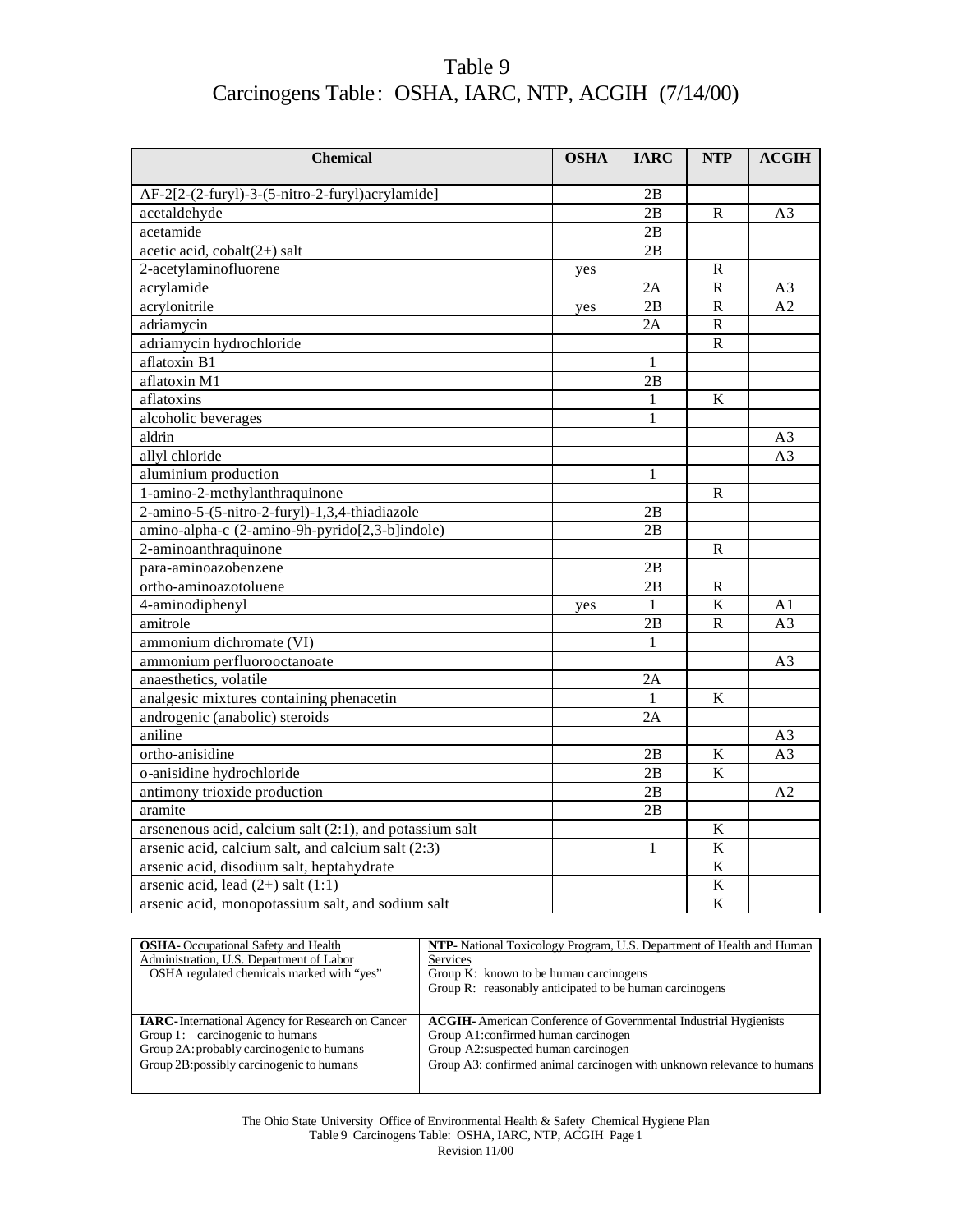| <b>Chemical</b>                                               | <b>OSHA</b> | <b>IARC</b>  | <b>NTP</b>              | ACGIH          |
|---------------------------------------------------------------|-------------|--------------|-------------------------|----------------|
|                                                               |             |              |                         |                |
| arsenic pentoxide                                             |             |              | $\overline{\mathbf{K}}$ |                |
| arsenic trioxide                                              |             | $\mathbf{1}$ | $\overline{\mathbf{K}}$ |                |
| arsenic, elemental and inorganic compounds as As              | yes         | $\mathbf{1}$ | $\overline{\mathbf{K}}$ | A <sub>1</sub> |
| arsenious acid, monosodium salt                               |             | $\mathbf{1}$ | $\bf K$                 |                |
| arsenious acid, calcium salt, and calcium salt $(1:1)$        |             |              | K                       |                |
| art glass, glass containers and pressed ware (manufacture of) |             | 2A           |                         |                |
| asbestos                                                      | yes         | 1            | K                       | A1             |
| asbestos, actinolite                                          | yes         | 1            |                         | A1             |
| asbestos, amosite, anthophyllite, chrysotile, crocidolite     | yes         | $\mathbf{1}$ | $\bf K$                 | A <sub>1</sub> |
| asbestos, tremolite                                           | yes         | 1            |                         | A <sub>1</sub> |
| atrazine                                                      |             | 2B           |                         |                |
| auramine                                                      |             | 2B           |                         |                |
| auramine, manufacture of                                      |             | $\mathbf{1}$ |                         |                |
| azacitidine                                                   |             | 2A           | $\mathbf{R}$            |                |
| azaserine                                                     |             | 2B           |                         |                |
| azathioprine                                                  |             | 1            | K                       |                |
| azbllen asbestos                                              |             |              | K                       |                |
| barium chromate (VI)                                          |             | $\mathbf{1}$ | $\overline{\mathbf{K}}$ |                |
| benz[a]anthracene                                             |             | 2A           | ${\bf R}$               | A <sub>2</sub> |
| benzal chloride                                               |             | 2A           |                         |                |
| benzene                                                       | yes         | 1            | K                       | A1             |
| benzidine                                                     | yes         | $\mathbf{1}$ | K                       | A <sub>1</sub> |
| benzidine-based dyes                                          |             | 2A           |                         |                |
| benzo[a]pyrene                                                |             | 2A           | ${\bf R}$               | A2             |
| benzo[b]fluoranthene                                          |             | 2B           | $\mathbb{R}$            | A2             |
| benzo[j]fluoranthene, and [k]                                 |             | 2B           | R                       |                |
| benzofuran                                                    |             | 2B           |                         |                |
| benzotrichloride                                              |             | 2A           | R                       | A <sub>2</sub> |
| benzoyl chloride                                              |             | 2A           |                         |                |
| benzyl chloride                                               |             | 2A           |                         | A3             |
| benzyl violet 4B                                              |             | 2B           |                         |                |
| beryllium compounds                                           |             | 1            | R                       | A1             |
| beryllium aluminum alloy                                      |             | $\mathbf{1}$ | ${\bf R}$               |                |
| beryllium aluminum silicate                                   |             | $\mathbf{1}$ | ${\bf R}$               |                |
| beryllium and beryllium compounds                             |             | $\mathbf{1}$ | $\mathbb{R}$            | A <sub>1</sub> |
| beryllium chloride                                            |             | $\mathbf{1}$ | ${\bf R}$               |                |
| beryllium compounds, n.o.s.                                   |             | $\mathbf{1}$ | ${\bf R}$               |                |
| beryllium phosphate                                           |             | $\mathbf{1}$ | ${\bf R}$               |                |
| beryllium hydroxide                                           |             | $\mathbf{1}$ | $\mathsf{R}$            |                |

| <b>OSHA-</b> Occupational Safety and Health              | NTP- National Toxicology Program, U.S. Department of Health and Human   |
|----------------------------------------------------------|-------------------------------------------------------------------------|
| Administration, U.S. Department of Labor                 | <b>Services</b>                                                         |
| OSHA regulated chemicals marked with "yes"               | Group K: known to be human carcinogens                                  |
|                                                          | Group R: reasonably anticipated to be human carcinogens                 |
|                                                          |                                                                         |
|                                                          |                                                                         |
| <b>IARC</b> -International Agency for Research on Cancer | <b>ACGIH-</b> American Conference of Governmental Industrial Hygienists |
| Group 1: carcinogenic to humans                          | Group A1:confirmed human carcinogen                                     |
| Group 2A: probably carcinogenic to humans                | Group A2: suspected human carcinogen                                    |
| Group 2B: possibly carcinogenic to humans                | Group A3: confirmed animal carcinogen with unknown relevance to humans  |
|                                                          |                                                                         |

The Ohio State University Office of Environmental Health & Safety Chemical Hygiene Plan Table 9 Carcinogens Table: OSHA, IARC, NTP, ACGIH Page 2 Revision 11/00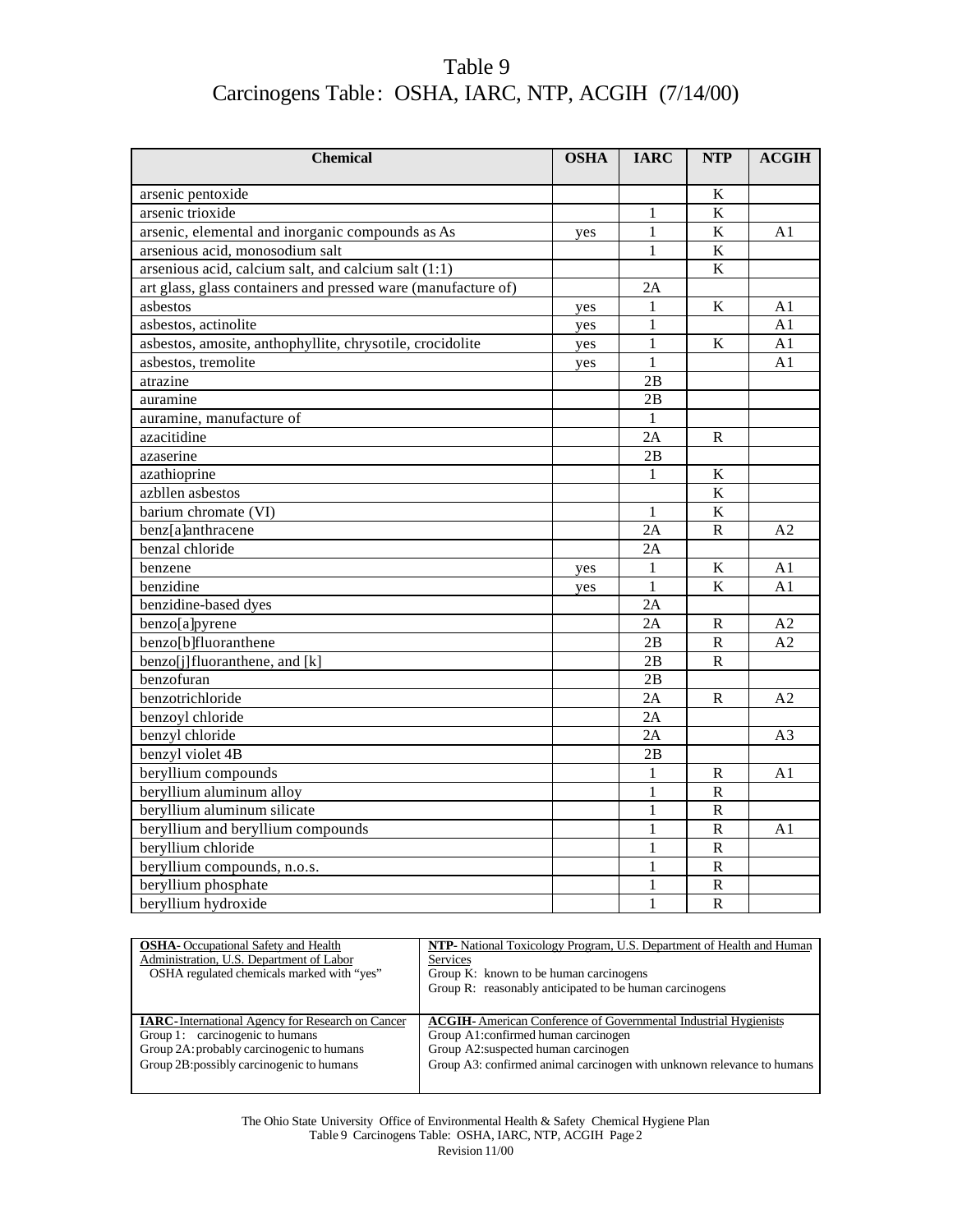| Table 9                                             |  |
|-----------------------------------------------------|--|
| Carcinogens Table: OSHA, IARC, NTP, ACGIH (7/14/00) |  |

| <b>Chemical</b>                                         | <b>OSHA</b> | <b>IARC</b>  | <b>NTP</b>              | <b>ACGIH</b>   |
|---------------------------------------------------------|-------------|--------------|-------------------------|----------------|
| beryllium oxide                                         |             | 1            | $\mathbb{R}$            |                |
| beryllium oxide carbonate                               |             | $\mathbf{1}$ | $\mathbf R$             |                |
| beryllium sulfate                                       |             | 1            | R                       |                |
| beryllium sulfate tetrahydrate                          |             | 1            | $\mathbf R$             |                |
| beryllium zinc silicate                                 |             | $\mathbf{1}$ | $\mathbf R$             |                |
| betel quid with tobacco                                 |             | $\mathbf{1}$ |                         |                |
|                                                         |             |              |                         |                |
| n,n-bis(2-chloroethyl)-2-naphthylamine (chlornaphazine) |             | 1            |                         |                |
| bis(chloromethyl)ether                                  | yes         | $\mathbf{1}$ | $\mathbf K$             | A1             |
| bischloroethyl nitrosourea (BCNU)                       |             | 2A           | $\mathbb{R}$            |                |
| bitumens, extracts of steam-refined and air-refined     |             | 2B.3         |                         |                |
| bleomycin, chlorohydrate, and sulfate                   |             | 2B           |                         |                |
| bleomycins                                              |             | 2B           |                         |                |
| boot and shoe manufacture and repair                    |             | 1            |                         |                |
| bracken fern                                            |             | 2B           |                         |                |
| bromacil                                                |             |              |                         | A <sub>3</sub> |
| bromodichloromethane                                    |             | 2B           | R                       |                |
| bromoform                                               |             |              |                         | A <sub>3</sub> |
| 1,3-butadiene                                           | yes         | 2A           | ${\bf R}$               | A <sub>2</sub> |
| 1,4-butanediol dimethanesulfonate (busulphan; myleran)  |             | 1            | $\bf K$                 |                |
| butylated hydroxyanisole (BHA)                          |             | 2B           | R                       |                |
| beta-butyrolactone                                      |             | 2B           |                         |                |
| Cl acid red 114                                         |             | 2B           |                         |                |
| Cl basic red 9                                          |             | 2B           | $\mathbf{R}$            |                |
| Cl direct blue 15                                       |             | 2B           |                         |                |
| cadmium, elemental, and compounds, as Cd                | yes         | 1            | R                       | A2             |
| cadmium carbonate                                       |             |              | $\mathbf R$             |                |
| cadmium chloride                                        |             | 1            | $\overline{\mathsf{R}}$ |                |
| cadmium fluoborate                                      |             |              | $\mathbf R$             |                |
| cadmium fume (as Cd)                                    |             | 1            | $\mathbf R$             |                |
| cadmium nitrate                                         |             |              | $\mathbb{R}$            |                |
| cadmium oxide                                           |             |              | $\mathbf R$             |                |
| cadmium sulfate                                         |             | 1            | $\overline{R}$          |                |
| cadmium sulfide                                         |             | $\mathbf{1}$ | $\mathbf R$             |                |
| caffeic acid                                            |             | 2В           |                         |                |
| calcium chromate (VI)                                   |             | 1            | K                       | A <sub>2</sub> |
| captafol                                                |             | 2A           |                         |                |
| captan                                                  |             |              |                         | A <sub>3</sub> |
| carbon black                                            |             | 2B           |                         |                |
| carbon tetrachloride                                    |             | 2B           | R                       | A <sub>2</sub> |
| carpentry and joinery                                   |             | 2B           |                         |                |

| <b>OSHA</b> - Occupational Safety and Health             | <b>NTP-</b> National Toxicology Program, U.S. Department of Health and Human |
|----------------------------------------------------------|------------------------------------------------------------------------------|
| Administration, U.S. Department of Labor                 | Services                                                                     |
| OSHA regulated chemicals marked with "yes"               | Group K: known to be human carcinogens                                       |
|                                                          | Group R: reasonably anticipated to be human carcinogens                      |
|                                                          |                                                                              |
|                                                          |                                                                              |
| <b>IARC</b> -International Agency for Research on Cancer | <b>ACGIH-</b> American Conference of Governmental Industrial Hygienists      |
| Group 1: carcinogenic to humans                          | Group A1:confirmed human carcinogen                                          |
| Group 2A: probably carcinogenic to humans                | Group A2: suspected human carcinogen                                         |
| Group 2B: possibly carcinogenic to humans                | Group A3: confirmed animal carcinogen with unknown relevance to humans       |
|                                                          |                                                                              |

The Ohio State University Office of Environmental Health & Safety Chemical Hygiene Plan Table 9 Carcinogens Table: OSHA, IARC, NTP, ACGIH Page 3 Revision 11/00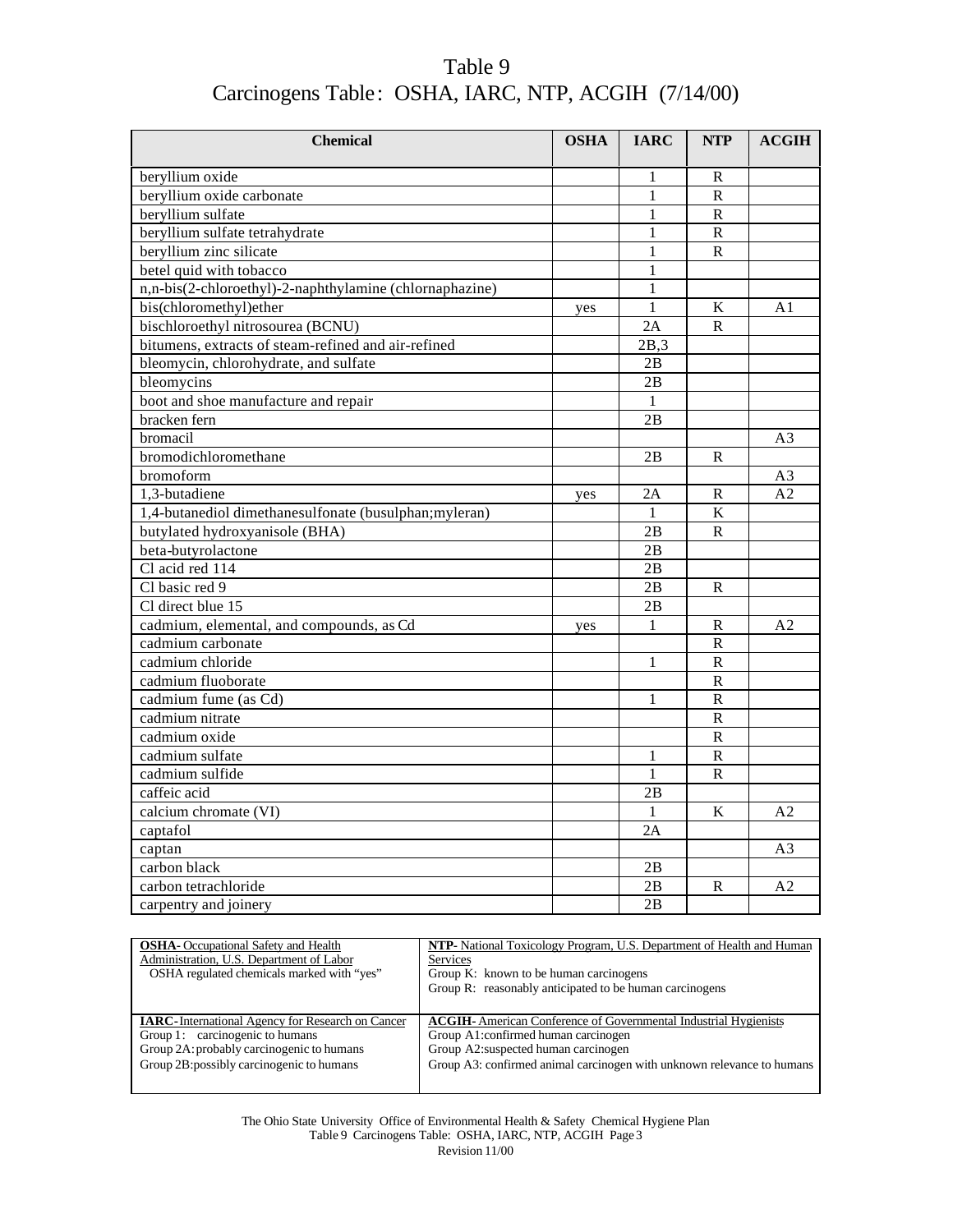| Table 9                                             |  |
|-----------------------------------------------------|--|
| Carcinogens Table: OSHA, IARC, NTP, ACGIH (7/14/00) |  |

| <b>Chemical</b>                                                                        | <b>OSHA</b> | <b>IARC</b>  | <b>NTP</b>   | <b>ACGIH</b>         |
|----------------------------------------------------------------------------------------|-------------|--------------|--------------|----------------------|
| carrageenan, degraded                                                                  |             | 2B           |              |                      |
| catechol                                                                               |             | 2B           |              | A <sub>3</sub>       |
| ceramic fibers                                                                         |             | 2B           | R            |                      |
| chlorambucil                                                                           |             | 1            | K            |                      |
| chloramphenicol                                                                        |             | 2A           |              |                      |
| alpha-chlordane, and beta, and gamma                                                   |             | 2B           |              |                      |
| chlordane                                                                              |             | 2B           |              | A <sub>3</sub>       |
| chlordane, technical                                                                   |             | 2B           |              |                      |
| chlordecone (kepone)                                                                   |             | 2B           | $\mathbb{R}$ |                      |
| chlorendic acid                                                                        |             | 2B           | ${\bf R}$    |                      |
| chlorinated paraffins (C12 60% and C23, 43% chlorine)                                  |             | 2B           | $\mathbf R$  |                      |
| alpha-chlorinate toluenes (benzal chloride, benzyl chloride,                           |             |              |              |                      |
| benzotrichloride) and bonzoyl chloride (combined exposures)                            |             | 2Α           |              |                      |
| 2-(4-chloro-2-methyl phenoxy) propionic acid (mecoprop)                                |             | 2B           |              |                      |
| 1-chloro-2-methylpropene                                                               |             | 2B           | $\mathbf{R}$ |                      |
| 3-chloro-2-methylpropene                                                               |             |              | ${\bf R}$    |                      |
| 4-chloro-o-toluidine hydrochloride                                                     |             | 2A           | R            |                      |
| 4-chloro-ortho-phenylenediamine                                                        |             | 2B           | $\mathbf R$  |                      |
| para-chloro-ortho-toluidine, and its strong acid salts                                 |             | 2A           |              |                      |
| para-chloroaniline                                                                     |             | 2B           |              |                      |
| chlorobenzene                                                                          |             |              |              | A3                   |
| chlorodiphenyl (54% chlorine)                                                          |             |              |              | A <sub>3</sub>       |
| 1-(2-chloroethyl)-3-(4-methylcyclohexyl)-1-nitrosourea                                 |             |              |              |                      |
| (methyl-CCNU;semustine)                                                                |             | $\mathbf{1}$ | K            |                      |
| 1-(2-chloroethyl)-3-cyclohexyl-1-nitrosourea (CCNU)                                    |             | 2A           | ${\bf R}$    |                      |
| chloroform                                                                             |             | 2B           | ${\bf R}$    |                      |
| chloromethyl methyl ether                                                              |             | $\mathbf{1}$ | K            | A3<br>A <sub>2</sub> |
| chlorophenols                                                                          | yes         | 2B           |              |                      |
|                                                                                        |             | 2B           |              |                      |
| polychlorophenols and their sodium salts (mixed exposures)<br>chlorophenoxy herbicides |             |              |              |                      |
|                                                                                        |             | 2B           |              |                      |
| 2-(o-chlorophenyl)-2-(p-chlorophenyl)-1,1,1-trichloroethane                            |             | 2B<br>2B     |              |                      |
| 2-(o-chlorophenyl)-2-(p-chlorophenyl)-1, 1-dichloroethane                              |             |              |              |                      |
| chloroprene                                                                            |             | 2B           |              |                      |
| chlorothalonil                                                                         |             | 2B           |              |                      |
| chlorozotocin                                                                          |             | 2A           | R            |                      |
| chromate(1-), hydroxyoctaoxodizincatedi-, potassium                                    |             | $\mathbf{1}$ |              | A1                   |
| chromic acid, lead $(2+)$ Salt $(1:1)$                                                 |             | $\mathbf{1}$ | $\rm K$      | A <sub>2</sub>       |
| chromic acid, disodium salt                                                            |             | 1            | $\bf K$      |                      |
| chromite (mineral)                                                                     |             |              | K            |                      |
| chromite ore processing (chromate) as Cr                                               |             |              |              | A1                   |

| <b>OSHA</b> -Occupational Safety and Health              | NTP- National Toxicology Program, U.S. Department of Health and Human   |
|----------------------------------------------------------|-------------------------------------------------------------------------|
| Administration, U.S. Department of Labor                 | <b>Services</b>                                                         |
| OSHA regulated chemicals marked with "yes"               | Group K: known to be human carcinogens                                  |
|                                                          | Group R: reasonably anticipated to be human carcinogens                 |
|                                                          |                                                                         |
|                                                          |                                                                         |
| <b>IARC</b> -International Agency for Research on Cancer | <b>ACGIH-</b> American Conference of Governmental Industrial Hygienists |
| Group 1: carcinogenic to humans                          | Group A1:confirmed human carcinogen                                     |
| Group 2A: probably carcinogenic to humans                | Group A2: suspected human carcinogen                                    |
| Group 2B: possibly carcinogenic to humans                | Group A3: confirmed animal carcinogen with unknown relevance to humans  |
|                                                          |                                                                         |

The Ohio State University Office of Environmental Health & Safety Chemical Hygiene Plan Table 9 Carcinogens Table: OSHA, IARC, NTP, ACGIH Page 4 Revision 11/00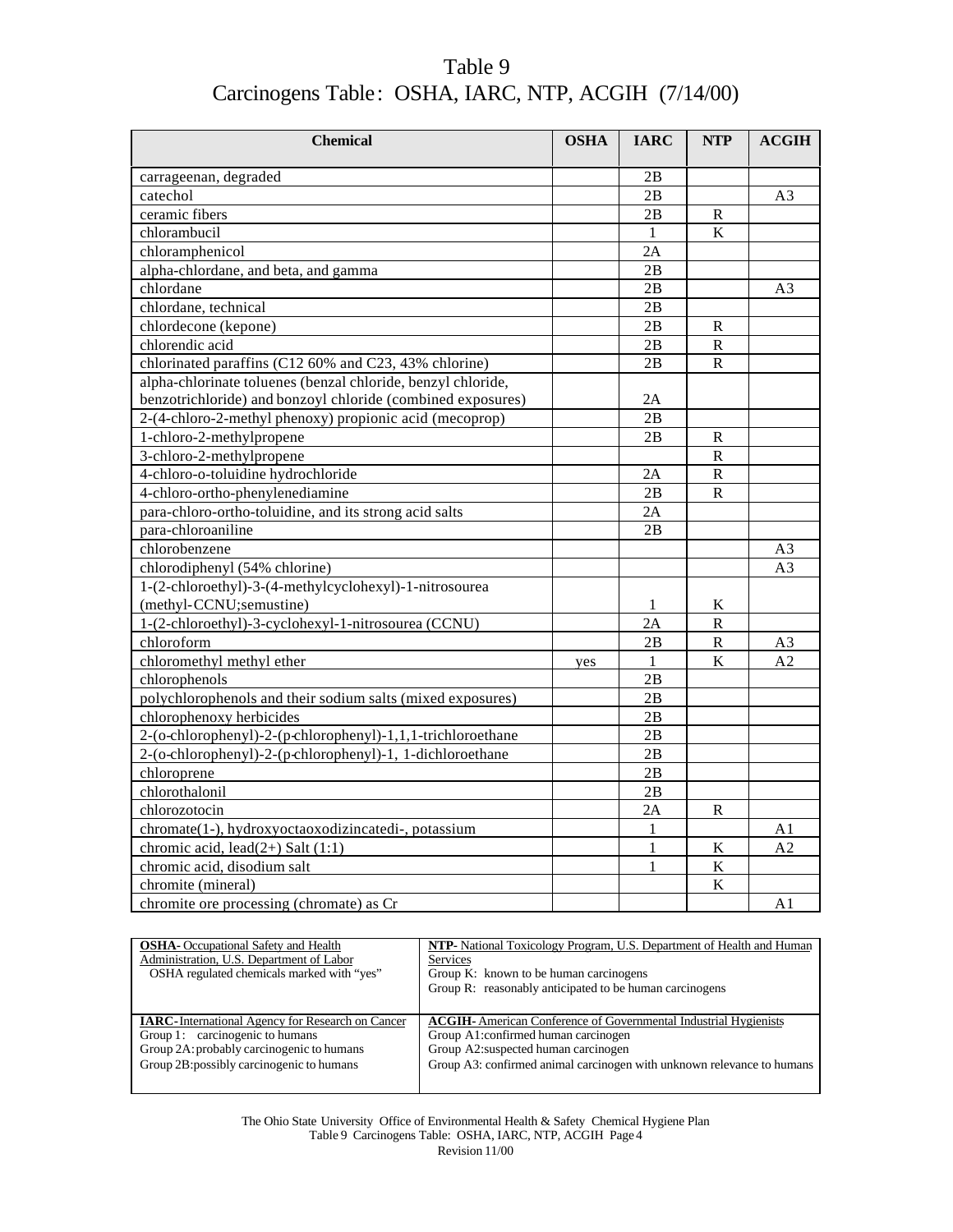| Table 9                                             |  |
|-----------------------------------------------------|--|
| Carcinogens Table: OSHA, IARC, NTP, ACGIH (7/14/00) |  |

| <b>Chemical</b>                                            | <b>OSHA</b> | <b>IARC</b>  | <b>NTP</b>              | ACGIH          |
|------------------------------------------------------------|-------------|--------------|-------------------------|----------------|
| chromium (VI) chloride                                     |             | 1            |                         |                |
| chromium (VI) compounds                                    |             | $\mathbf{1}$ | K                       |                |
| chromium (VI) dioxychloride                                |             | 1            |                         |                |
| chromium and certain chromium compounds                    |             |              | K                       |                |
| chromium carbamate (6Cl)                                   |             |              | $\overline{\mathbf{K}}$ |                |
| chromium phosphate                                         |             |              | $\bf K$                 |                |
| chromium triacetate                                        |             |              | $\rm K$                 |                |
| chromium (VI) oxide (1:3)                                  |             | 1            | $\bf K$                 |                |
| chromium, metal & inorganic compounds, as Cr, insoluble Cr |             |              |                         |                |
| VI compunds, and water soluble Cr VI compounds             |             |              |                         | A1             |
| chrysene                                                   |             |              |                         | A <sub>3</sub> |
| cisplatin                                                  |             | 2A           | R                       |                |
| citrus red number 2                                        |             | 2B           |                         |                |
| clonorchis sinensis (infection with)                       |             | 2A           |                         |                |
| coal gasification                                          |             | 1            |                         |                |
| coal tar, and coal tar distillate                          |             | 1            | K                       |                |
| coal tar pitch volatiles, as benzene solubles              |             | 1            |                         | A1             |
| cobalt (II) carbonate hydroxide (2:3) monohydroxide        |             | 2B           |                         |                |
| cobalt alloy, Co, Cr                                       |             | 2B           | K                       |                |
| cobalt and cobalt compunds                                 |             | 2B           |                         | A <sub>3</sub> |
| cobalt carbonate (1:1)                                     |             | 2B           |                         |                |
| cobalt carbonate, cobalt dihydroxide (2:3)                 |             | 2B           |                         |                |
| cobalt (Co4(Co)12)                                         |             | 2B           |                         |                |
| cobalt dinitrate hexahydrate                               |             | 2B           |                         |                |
| cobalt hydroxide                                           |             | 2B           |                         |                |
| cobalt hydroxide oxide                                     |             | 2B           |                         |                |
| cobalt molydate (VI)                                       |             | 2B           |                         |                |
| cobalt naphthanate                                         |             | 2B           |                         |                |
| cobalt oxide, (II) oxide, and (III) oxide                  |             | 2B           |                         |                |
| cobalt triacetate                                          |             | 2B           |                         |                |
| cobalt (II) sulfide                                        |             | 2B           |                         |                |
| cobalt (II) acetate tetrahydrate                           |             | 2B           |                         |                |
| cobalt (II) chloride, and chloride hexahydrate             |             | 2B           |                         |                |
| cobalt (II) hydroxide                                      |             | 2B           |                         |                |
| cobalt (II) nitrate (1:2)                                  |             | 2B           |                         |                |
| cobalt (II) sulfate (1:1)                                  |             | 2B           |                         |                |
| cobalt, (mu-(carbonato(2-)-O:O'))dihydroxydi               |             | 2B           |                         |                |
| cobalt, di-mu-carbonylhexacarbonyldi-, (Co-Co)             |             | 2B           |                         |                |
| cobalt-aluminium-chromium spinel                           |             | 2B           |                         |                |
| cobalt-chromium-molybdenum-alloy                           |             | 2B           |                         |                |

| <b>OSHA</b> -Occupational Safety and Health              | <b>NTP-</b> National Toxicology Program, U.S. Department of Health and Human |
|----------------------------------------------------------|------------------------------------------------------------------------------|
| Administration, U.S. Department of Labor                 | <b>Services</b>                                                              |
| OSHA regulated chemicals marked with "yes"               | Group K: known to be human carcinogens                                       |
|                                                          | Group R: reasonably anticipated to be human carcinogens                      |
|                                                          |                                                                              |
| <b>IARC</b> -International Agency for Research on Cancer | <b>ACGIH-</b> American Conference of Governmental Industrial Hygienists      |
| Group 1: carcinogenic to humans                          | Group A1:confirmed human carcinogen                                          |
| Group 2A: probably carcinogenic to humans                | Group A2: suspected human carcinogen                                         |
| Group 2B: possibly carcinogenic to humans                | Group A3: confirmed animal carcinogen with unknown relevance to humans       |
|                                                          |                                                                              |

The Ohio State University Office of Environmental Health & Safety Chemical Hygiene Plan Table 9 Carcinogens Table: OSHA, IARC, NTP, ACGIH Page 5 Revision 11/00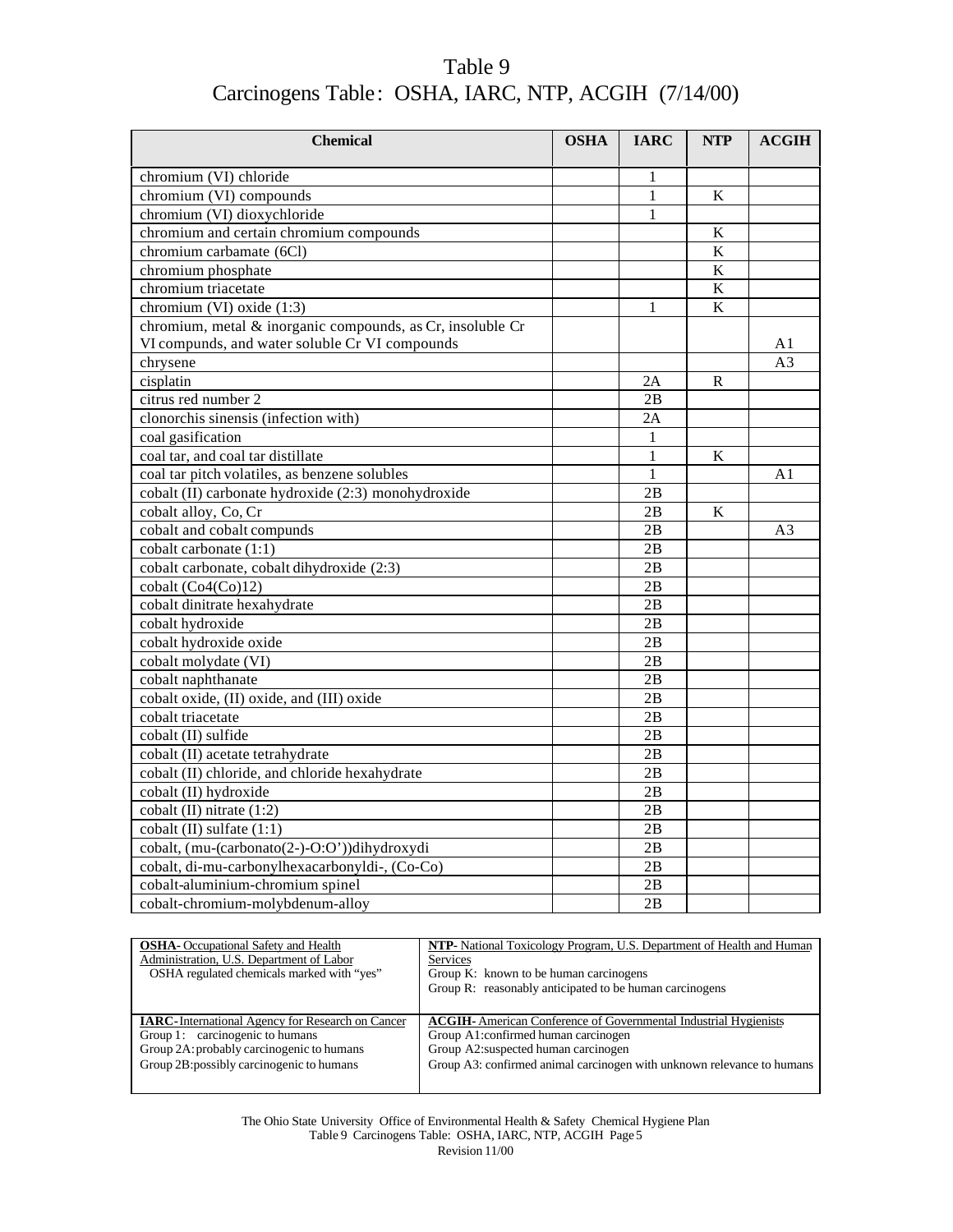| <b>Chemical</b>                                           | <b>OSHA</b> | <b>IARC</b>  | <b>NTP</b>            | <b>ACGIH</b>   |
|-----------------------------------------------------------|-------------|--------------|-----------------------|----------------|
| cobalt-chromium-nickel-tungsten alloy                     |             | 2B           |                       |                |
| coffee (urinary bladder)                                  |             | 2B           |                       |                |
| coke oven emissions                                       | yes         |              | K                     |                |
| coke production                                           | yes         | $\mathbf{1}$ | $\bf K$               |                |
| conjugated estrogens (sodium [estrone & equilin] sulfate) |             |              | $\bf K$               |                |
| creosote, and creosote wood                               |             | 2A           | K                     |                |
| para-cresidine                                            |             | 2B           | $\mathbb{R}$          |                |
| crotonaldehyde                                            |             |              |                       | A3             |
| cupferron                                                 |             |              | R                     |                |
| cycasin                                                   |             | 2B           |                       |                |
| cyclophosphamide                                          |             | 1            | K                     |                |
| cyclophosphamide hydrate                                  |             | $\mathbf{1}$ |                       |                |
| cycosporin A                                              |             | 1            | K                     |                |
| DDD (dichlorodiphenyldichloroethane)                      |             | 2Β           |                       |                |
| DDE (dichlorodiphenyldichloroethylene)                    |             | 2B           |                       |                |
| <b>DDT</b>                                                |             | 2B           | $\mathbf R$           | A3             |
| dacarbazine                                               |             | 2B           | $\mathbb{R}$          |                |
| dantron (chrysazin; 1,8-dihydroxyanthraquinone, danthron) |             | 2B           | $\mathbb{R}$          |                |
| daunomycin                                                |             | 2B           |                       |                |
| decabromobiphenyl (under polybrominated biphenyls)        |             |              | R                     |                |
| di(2-ethylhexyl)phthalate                                 |             | 2B           | R                     | A3             |
| N,N'-diacetylbenzidine                                    |             | 2B           |                       |                |
| 2,4-diaminoanisole, and its salts                         |             | 2B           |                       |                |
| 2,4-diaminoanisole sulfate                                |             |              | $\mathbb{R}$          |                |
| 4.4'-diaminodiphenyl ether                                |             | 2B           | R                     |                |
| 2.4-diaminotoluene                                        |             | 2B           | R                     |                |
| diazomethane                                              |             |              |                       | A <sub>2</sub> |
| dibenz[a,h]acridine, and [a,j]                            |             | 2B           | R                     |                |
| dibenz[a,h]anthracene                                     |             | 2A           | $\mathbb R$           |                |
| dibenzo[a,e]pyrene, and [a,h], and [a,I], and [a,l]       |             | 2B           | $\overline{\text{R}}$ |                |
| 7h-dibenzo[c,g]carbazole                                  |             | 2B           | $\overline{\text{R}}$ |                |
| 1,2-dibromo-3-chloropropane (DBCP)                        | yes         | 2B           | R                     |                |
| 1,4-dichloro-2-butene                                     |             |              |                       | A2             |
| 3,3'-dichloro-4,4'-diaminodiphenyl ether                  |             | 2B           |                       |                |
| dichloroacetylene                                         |             |              |                       | A3             |
| para-dichlorobenzene                                      |             | 2В           | R                     | A3             |
| 3,3'-dichlorobenzidine                                    | yes         | 2B           | R                     | A <sub>3</sub> |
| 3,3'-dichlorobenzidine hydrochloride                      |             |              | ${\bf R}$             |                |
| 1,2-dichloroethane                                        |             | 2B           | R                     |                |
| dichloromethane                                           | yes         | 2B           | R                     | A3             |
| 2-(2,4-dichlorophenoxy) propionic acid                    |             | 2B           |                       |                |

| <b>OSHA</b> -Occupational Safety and Health              | NTP- National Toxicology Program, U.S. Department of Health and Human   |
|----------------------------------------------------------|-------------------------------------------------------------------------|
| Administration, U.S. Department of Labor                 | Services                                                                |
| OSHA regulated chemicals marked with "yes"               | Group K: known to be human carcinogens                                  |
|                                                          | Group R: reasonably anticipated to be human carcinogens                 |
|                                                          |                                                                         |
|                                                          |                                                                         |
| <b>IARC</b> -International Agency for Research on Cancer | <b>ACGIH-</b> American Conference of Governmental Industrial Hygienists |
| Group 1: carcinogenic to humans                          | Group A1:confirmed human carcinogen                                     |
| Group 2A: probably carcinogenic to humans                | Group A2: suspected human carcinogen                                    |
| Group 2B: possibly carcinogenic to humans                |                                                                         |
|                                                          | Group A3: confirmed animal carcinogen with unknown relevance to humans  |

The Ohio State University Office of Environmental Health & Safety Chemical Hygiene Plan Table 9 Carcinogens Table: OSHA, IARC, NTP, ACGIH Page 6 Revision 11/00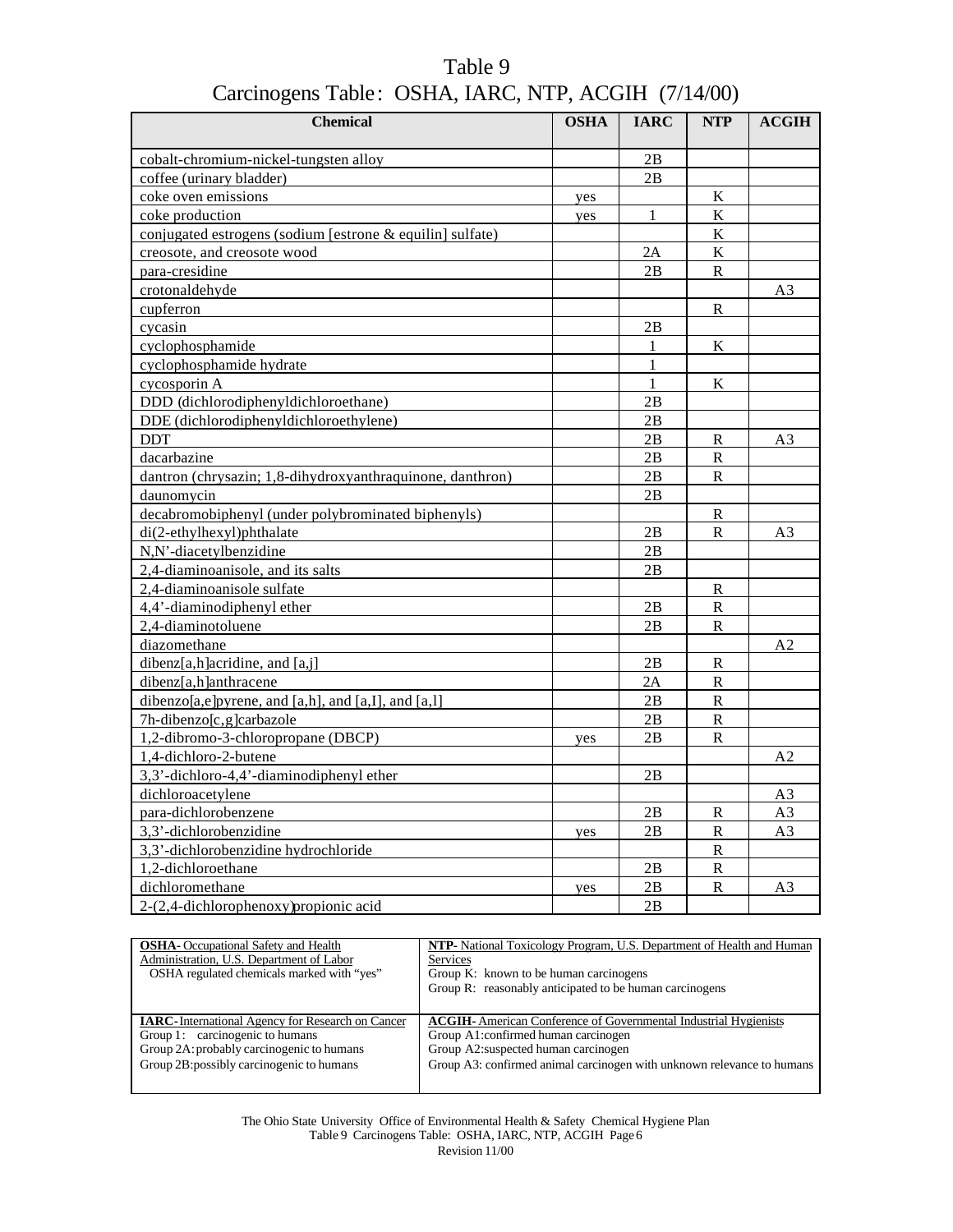| <b>Chemical</b>                                                 | <b>OSHA</b> | <b>IARC</b> | <b>NTP</b>              | ACGIH          |
|-----------------------------------------------------------------|-------------|-------------|-------------------------|----------------|
| 1,3-dichloropropene (technical grade)                           |             | 2B          | R                       |                |
| dichlorvos                                                      |             | 2B          |                         |                |
| diepoxybutane, meso-1,2:3,4                                     |             | 2B          | $\mathbb{R}$            |                |
| 1-1,2:3,4-diepoxybutane                                         |             | 2B          |                         |                |
| diesel engine exhaust, and marine fuel, and distillate (light)  |             | 2B          |                         |                |
| diethyl sulfate                                                 |             | 2A          | $\mathbb{R}$            |                |
| 1,2-diethylhydrazine                                            |             | 2B          |                         |                |
| diethylstilbesterol (DES)                                       |             | 1           | $\rm K$                 |                |
| diglycidyl resorcinol ether                                     |             | 2B          | $\overline{\text{R}}$   |                |
| dihydrosafrole                                                  |             | 2B          |                         |                |
| dihydroxymethylfuratrizine                                      |             | 2B          |                         |                |
| diisopropyl sulfate                                             |             | 2B          |                         |                |
| 3,3'-dimethoxybenzidine (ortho-dianisidine)                     |             | 2B          | $\mathbb{R}$            |                |
| 3,3'-dimethoxybenzidine dihydrochloride                         |             |             | $\mathbf R$             |                |
| dimethyl sulfate                                                |             | 2A          | ${\bf R}$               | A3             |
| michler's ketone                                                |             |             | $\mathbb{R}$            |                |
| trans-2-[(dimethylamino)methylimino]-5-[2-(5-nitro-2-           |             |             |                         |                |
| furyl)vinyl]-1,3,4-oxadiazole                                   |             | 2B          |                         |                |
| para-dimethylaminoazobenzene                                    | yes         | 2B          | $\mathbb{R}$            |                |
| 2,6-dimethylaniline (2,6-xylidine)                              |             | 2B          |                         |                |
| 3,3'-dimethylbenzidine (o-tolidine)                             |             | 2B          | R                       | A <sub>3</sub> |
| dimethylcarbamoyl chloride                                      |             | 2A          | $\overline{\mathbf{R}}$ | A <sub>2</sub> |
| 1,1-dimethylhydrazine                                           |             | 2B          | $\mathbf R$             | A3             |
| 1,2-dimethylhydrazine                                           |             | 2A          |                         |                |
| 3,7-dinitrofluorantene                                          |             | 2B          |                         |                |
| 3,9-dinitrofluoranthene                                         |             | 2B          |                         |                |
| 1,6-dinitropyrene, and 1,8 dinitropyrene                        |             | 2B          | $\mathbb{R}$            |                |
| dinitrotoluene, 2,4 and 2,6 dinitrotoluene                      |             | 2B          |                         | A <sub>3</sub> |
| 1,4-dioxane                                                     |             | 2B          | $\mathbb{R}$            | A <sub>3</sub> |
| direct black 38                                                 |             |             | ${\bf R}$               |                |
| direct blue 6                                                   |             |             | ${\bf R}$               |                |
| disperse blue 1                                                 |             | 2B          | $\mathbb{R}$            |                |
| dry cleaning, (occupational exposures in)                       |             | 2B          |                         |                |
| engine exhaust, gasoline                                        |             | 2B          |                         |                |
| epichlorohydrin                                                 |             | 2A          | $\mathbb{R}$            | A <sub>3</sub> |
| 1,2-epoxybutane                                                 |             | 2B          |                         |                |
| epstein-barr virus                                              |             | $\mathbf 1$ |                         |                |
| erionite                                                        |             | 1           | K                       |                |
| estrogens (not conjugated), estradiol-17 beta, and estrone, and |             |             |                         |                |
| ethinylestradiol, and mestranol                                 |             |             | ${\bf R}$               |                |

| <b>OSHA</b> -Occupational Safety and Health              | <b>NTP-</b> National Toxicology Program, U.S. Department of Health and Human |
|----------------------------------------------------------|------------------------------------------------------------------------------|
| Administration, U.S. Department of Labor                 | <b>Services</b>                                                              |
| OSHA regulated chemicals marked with "yes"               | Group K: known to be human carcinogens                                       |
|                                                          | Group R: reasonably anticipated to be human carcinogens                      |
|                                                          |                                                                              |
|                                                          |                                                                              |
| <b>IARC</b> -International Agency for Research on Cancer | <b>ACGIH-</b> American Conference of Governmental Industrial Hygienists      |
| Group 1: carcinogenic to humans                          | Group A1:confirmed human carcinogen                                          |
| Group 2A: probably carcinogenic to humans                | Group A2: suspected human carcinogen                                         |
| Group 2B: possibly carcinogenic to humans                | Group A3: confirmed animal carcinogen with unknown relevance to humans       |
|                                                          |                                                                              |

The Ohio State University Office of Environmental Health & Safety Chemical Hygiene Plan Table 9 Carcinogens Table: OSHA, IARC, NTP, ACGIH Page 7 Revision 11/00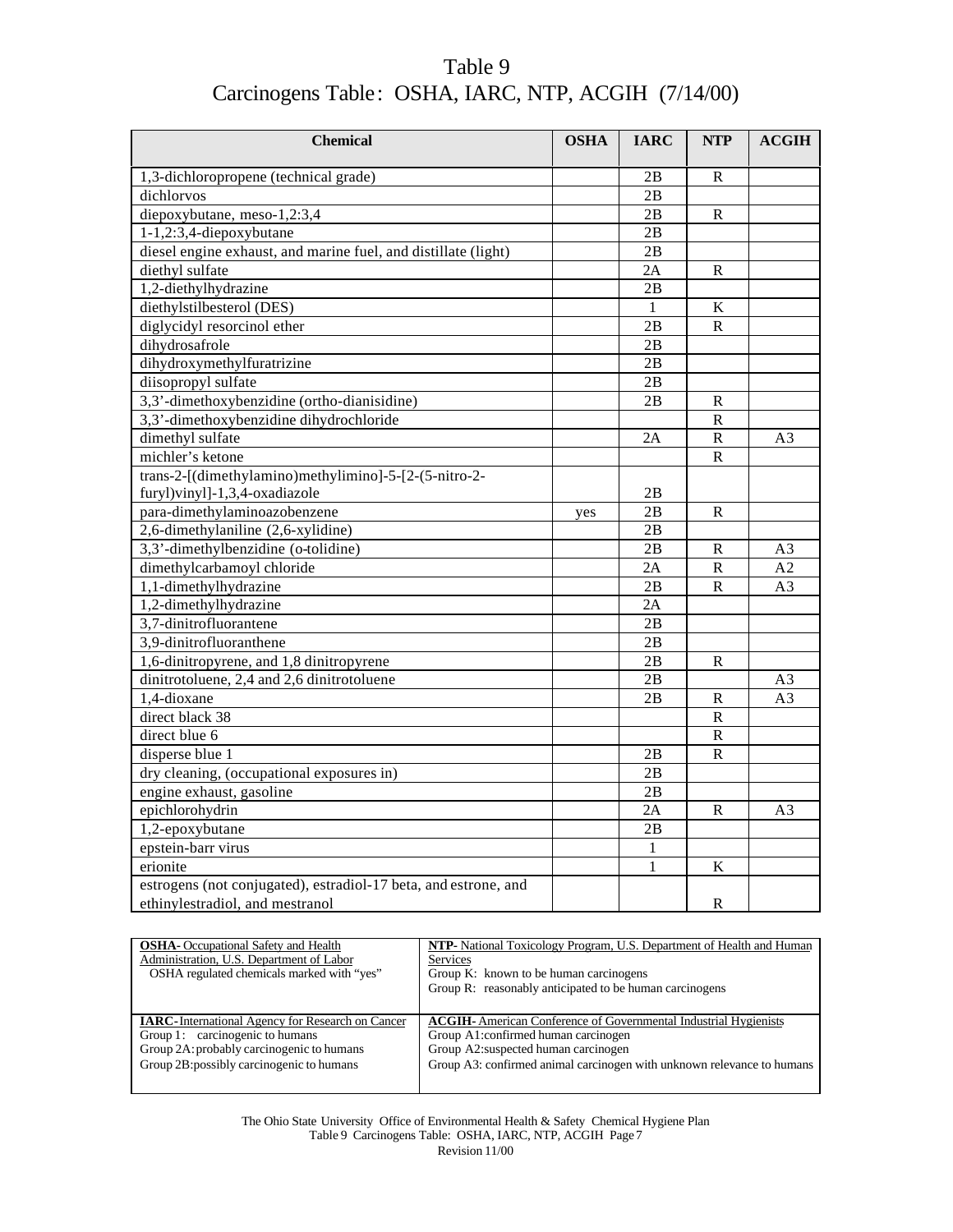| Table 9                                             |  |
|-----------------------------------------------------|--|
| Carcinogens Table: OSHA, IARC, NTP, ACGIH (7/14/00) |  |

| <b>Chemical</b>                                           | <b>OSHA</b> | <b>IARC</b>   | <b>NTP</b>   | <b>ACGIH</b>   |
|-----------------------------------------------------------|-------------|---------------|--------------|----------------|
| ethyl acrylate                                            |             | 2B            | R            |                |
| ethyl bromide                                             |             |               |              | A <sub>3</sub> |
| chloroethane                                              |             |               |              | A <sub>3</sub> |
| ethyl methanesulfonate                                    |             | 2B            | $\mathbb{R}$ |                |
| n-ethyl-N-nitrosourea                                     |             | 2A            | ${\bf R}$    |                |
| ethylene dibromide                                        |             | 2A            | ${\bf R}$    | A <sub>3</sub> |
| ethylene oxide                                            | yes         | 1             | ${\bf R}$    | A <sub>2</sub> |
| ethylene thiourea                                         |             | 2B            | $\mathbb{R}$ |                |
| ethyleneimine (aziridine)                                 | yes         | 2B            |              | A <sub>3</sub> |
| foreign bodies implanted in tissue                        |             | 2B            |              |                |
| formaldehyde gas                                          | yes         | 2A            | $\mathbf R$  | A2             |
| 2-(2-formylhydrazino)-4-(5-nitro-2-furyl)thiazole         |             | 2B            |              |                |
| fowler's solution                                         |             | $\mathbf{1}$  |              |                |
| fuel oil, residual (heavy)                                |             | 2B            |              |                |
| furan                                                     |             | 2B            | $\mathbb{R}$ |                |
| furfural                                                  |             |               |              | A3             |
| furniture and cabinet making                              |             | 1             |              |                |
| fusarium moniliforme (toxins derived from)                |             | 2B            |              |                |
| gasoline, including unleaded                              |             | 2B            |              | A3             |
| glass wool fibers                                         |             | 2B            | $\mathbb{R}$ | A <sub>3</sub> |
| glu-p-1 (2-amino-6-methyldipyrido[1,2-a:3',2'-d]imidazole |             | $2\mathbf{B}$ |              |                |
| glu-p-2 (2-aminodipyrido[1,2-a:3'2'-d]imidazole           |             | 2B            |              |                |
| glycidaldehyde                                            |             | 2B            |              |                |
| glycidol                                                  |             |               | $\mathsf{R}$ | A <sub>3</sub> |
| griseofulvin                                              |             | 2B            |              |                |
| hc blue $\frac{1}{11}$                                    |             | 2B            |              |                |
| hematite mining, underground with exposure to radon       |             | $\mathbf{1}$  |              |                |
| hairdresser or barber, occupational exposure              |             | 2A            |              |                |
| helicobacter pylori, infection with                       |             | 1             |              |                |
| hepatitis b and c virus, (chronic infection with)         |             | 1             |              |                |
| heptachlor, and heptachlor epoxide                        |             | 2B            |              | A3             |
| hexachlorobenzene                                         |             | 2B            | $\mathbf R$  | A <sub>3</sub> |
| hexachlorobutadiene                                       |             |               |              | A3             |
| hexachlorocyclohexanes (all isomers) alpha, beta, gamma   |             | 2B            | R            |                |
| hexachloroethane                                          |             | 2B            | ${\bf R}$    | A <sub>3</sub> |
| hexamethylphosphoramide                                   |             | 2B            | ${\bf R}$    | A <sub>3</sub> |
| hot mate                                                  |             | 2A            |              |                |
| human t-cell lymphotropic virus type 1                    |             | 1             |              |                |
| human immunodeficiency virus type 1 (infection with)      |             | 1             |              |                |
| human immunodeficiency virus type 2 (infection with)      |             | 2B            |              |                |

| <b>OSHA</b> - Occupational Safety and Health             | NTP- National Toxicology Program, U.S. Department of Health and Human   |
|----------------------------------------------------------|-------------------------------------------------------------------------|
| Administration, U.S. Department of Labor                 | <b>Services</b>                                                         |
| OSHA regulated chemicals marked with "yes"               | Group K: known to be human carcinogens                                  |
|                                                          | Group R: reasonably anticipated to be human carcinogens                 |
|                                                          |                                                                         |
| <b>IARC</b> -International Agency for Research on Cancer | <b>ACGIH-</b> American Conference of Governmental Industrial Hygienists |
| Group 1: carcinogenic to humans                          | Group A1: confirmed human carcinogen                                    |
| Group 2A: probably carcinogenic to humans                | Group A2: suspected human carcinogen                                    |
| Group 2B: possibly carcinogenic to humans                | Group A3: confirmed animal carcinogen with unknown relevance to humans  |
|                                                          |                                                                         |

The Ohio State University Office of Environmental Health & Safety Chemical Hygiene Plan Table 9 Carcinogens Table: OSHA, IARC, NTP, ACGIH Page 8 Revision 11/00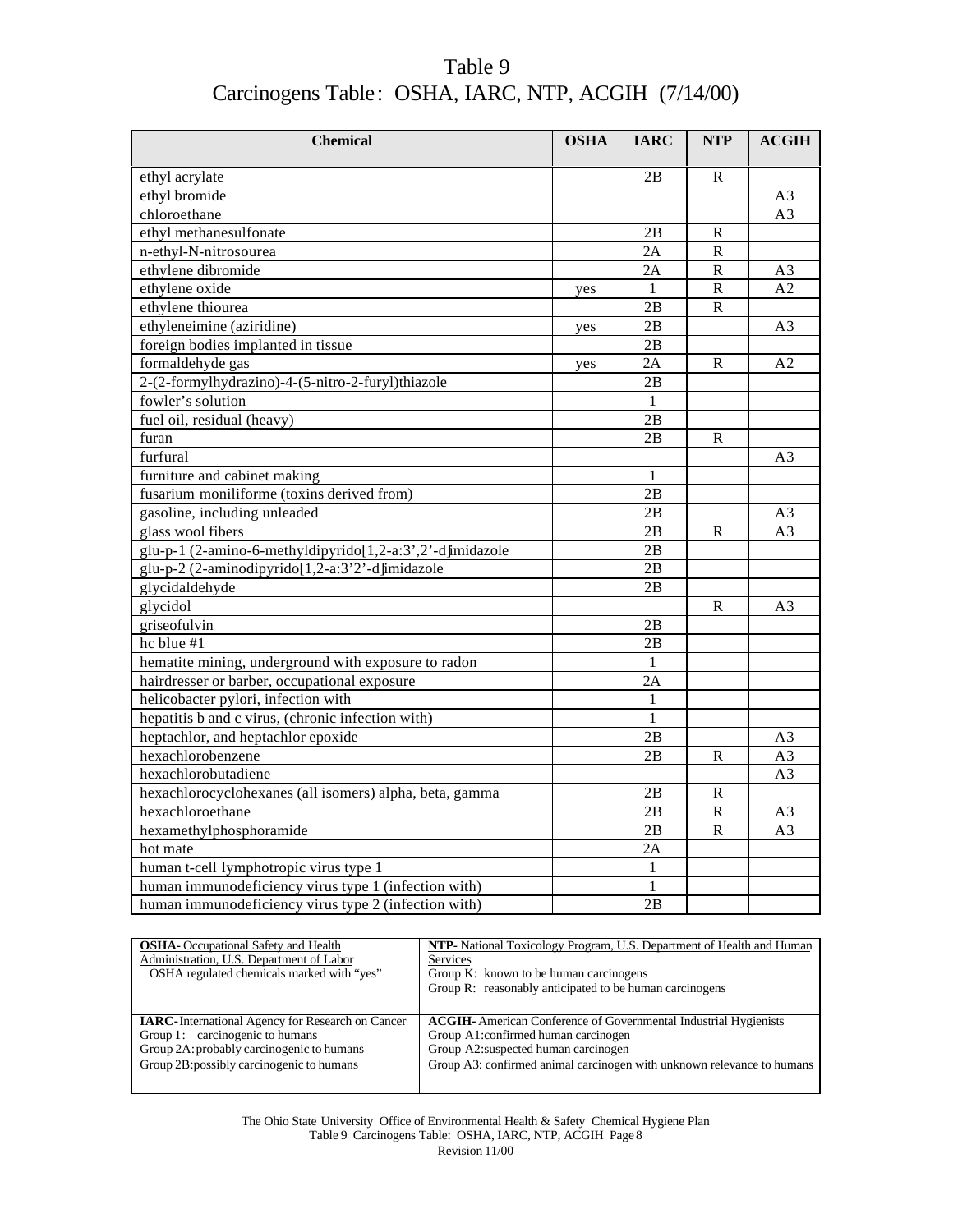| <b>Chemical</b>                                            | <b>OSHA</b> | <b>IARC</b>  | <b>NTP</b>     | ACGIH          |
|------------------------------------------------------------|-------------|--------------|----------------|----------------|
| human papillomavirus type 16 and 18                        |             |              |                |                |
| human papillomavirus type 31 and 33                        |             | 2A           |                |                |
|                                                            |             | 2B           |                |                |
| human papillomavirus type other than 16,18, 31 and 33      |             |              |                |                |
| hydrazine, methyl hydrazine                                |             | 2B           | R<br>${\bf R}$ | A <sub>3</sub> |
| hydrazine sulfate                                          |             |              |                |                |
| hydrazobenzene                                             |             |              | $\mathbb{R}$   |                |
| hydrogen peroxide                                          |             |              |                | A <sub>3</sub> |
| hydroquinone                                               |             |              |                | A <sub>3</sub> |
| IQ (2-amino-3-methylimidazo[4,5-f]quinoline)               |             | 2A           |                |                |
| indeno[1,2,3-cd]pyrene                                     |             | 2B           | $\mathbf R$    |                |
| iron and steel founding                                    |             | 1            |                |                |
| iron-dextran complex                                       |             | 2B           | R              |                |
| isophorone                                                 |             |              |                | A <sub>3</sub> |
| isoprene                                                   |             | 2В           |                |                |
| isopropanol manufacture (strong acid process)              |             | $\mathbf{1}$ |                |                |
| kaposi's sarcoma herpes virus/human herpes virus 8         |             | 2A           |                |                |
| lasiocarpine                                               |             | 2B           |                |                |
| lead acetate, lead acetate (II) and trihydrate             |             |              | R              |                |
| lead and lead compounds, inorganic                         |             | 2B           |                | A3             |
| lead chromate                                              |             |              | K              | A <sub>2</sub> |
| lead chromate (VI) oxide                                   |             | 1            | $\bf K$        |                |
| lead phosphate                                             |             | 2B           | R              |                |
| lindane                                                    |             |              |                | A <sub>3</sub> |
| MOPP & combined chemotherapy including alkylating agent    |             | 1            |                |                |
| magenta, containing Cl basic red 9                         |             | 2B           |                |                |
| magenta, manufacture of                                    |             | 1            |                |                |
| mea-alpha-c (2-amino-3-methyl-9H-pyrido[2,3-b]indole)      |             | 2B           |                |                |
| medroxyprogesterone acetate                                |             | 2B           |                |                |
| MelQ (2-amino-3,4-dimethylimidazo[4,5f]quinoline           |             | 2B           |                |                |
| MelQx (2-amino-3,8-dimethylimidazo[4,5-f]quinoxaline       |             | 2B           |                |                |
| melphalan                                                  |             | 1            | K              |                |
| merphalan                                                  |             | 2B           |                |                |
| 5-methoxypsoralen                                          |             | 2A           |                |                |
| 8-methoxypsoralen (methoxsalen) plus uv radiation & uv (a) |             | 1            | K              |                |
| methyl mercury compounds                                   |             | 2B           |                |                |
| methyl methanesulfonate                                    |             | 2A           | $\mathbf R$    |                |
| 2-methyl-1-nitroanthraquinone (uncertain purity)           |             | 2B           |                |                |
| n-methyl-N'-nitro-N-nitrosoguanidine (MNNG)                |             | 2A           | R              |                |
| n-methyl-N-nitrosourea                                     |             | 2Α           | R              |                |
| n-methyl-N-nitrosourethane                                 |             | 2B           |                |                |

| <b>OSHA</b> - Occupational Safety and Health             | NTP- National Toxicology Program, U.S. Department of Health and Human   |  |  |
|----------------------------------------------------------|-------------------------------------------------------------------------|--|--|
| Administration, U.S. Department of Labor                 | <b>Services</b>                                                         |  |  |
| OSHA regulated chemicals marked with "yes"               | Group K: known to be human carcinogens                                  |  |  |
|                                                          | Group R: reasonably anticipated to be human carcinogens                 |  |  |
|                                                          |                                                                         |  |  |
|                                                          |                                                                         |  |  |
| <b>IARC</b> -International Agency for Research on Cancer | <b>ACGIH-</b> American Conference of Governmental Industrial Hygienists |  |  |
| Group 1: carcinogenic to humans                          | Group A1:confirmed human carcinogen                                     |  |  |
| Group 2A: probably carcinogenic to humans                | Group A2:suspected human carcinogen                                     |  |  |
| Group 2B: possibly carcinogenic to humans                |                                                                         |  |  |
|                                                          | Group A3: confirmed animal carcinogen with unknown relevance to humans  |  |  |

The Ohio State University Office of Environmental Health & Safety Chemical Hygiene Plan Table 9 Carcinogens Table: OSHA, IARC, NTP, ACGIH Page 9 Revision 11/00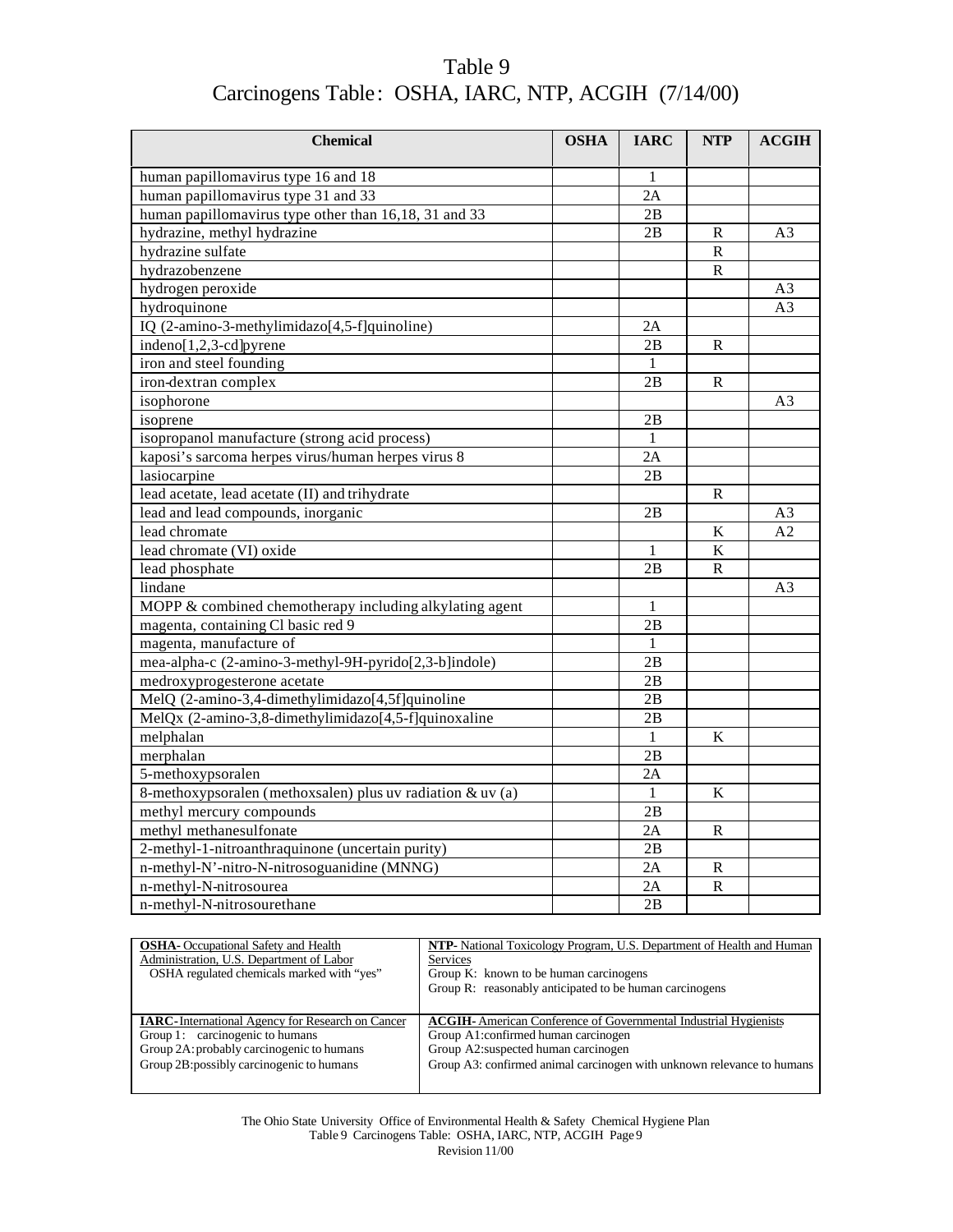| <b>Chemical</b>                                                                                                                        | <b>OSHA</b> | <b>IARC</b>  | <b>NTP</b>   | <b>ACGIH</b> |
|----------------------------------------------------------------------------------------------------------------------------------------|-------------|--------------|--------------|--------------|
| methyl-tert butyl ether                                                                                                                |             |              |              |              |
| 2-methylaziridine (propyleneimine)                                                                                                     |             | 2B           | R            | A3<br>A3     |
| methylazoxymethanol, and its acetate                                                                                                   |             | 2B           |              |              |
| 5-methylchrysene                                                                                                                       |             | 2B           | $\mathbb{R}$ |              |
| 4,4'-methylene bis(2-chloroaniline)                                                                                                    |             | 2A           | $\mathbf R$  | A2           |
| 4,4'-methylene bis(2-methylaniline)                                                                                                    |             | 2B           |              |              |
| 4,4'-methylene bis(n,n-dimethyl)benzenamine                                                                                            |             |              | $\mathbb{R}$ |              |
| 4,4'-methylenedianiline                                                                                                                | yes         | 2B           | ${\bf R}$    | A3           |
| 4,4'-methylenedianiline dihydrochloride                                                                                                |             |              | $\mathbf R$  |              |
| methylthiouracil                                                                                                                       |             | 2B           |              |              |
| metronidazole                                                                                                                          |             | 2B           | $\mathbb{R}$ |              |
| mineral oil, petroleum residual oils, acid treated, condensates                                                                        |             | 1            |              |              |
| mineral oil, petroleum distillates, acid treated heavy naphthenic                                                                      |             | $\mathbf{1}$ |              |              |
| mineral oil, petroleum distillates, acid treated heavy paraffinic                                                                      |             | 1            |              |              |
|                                                                                                                                        |             |              |              |              |
| mineral oil, petroleum distillates, acid treated light naphthenic<br>mineral oil, petroleum distillates, acid treated light paraffinic |             |              |              |              |
|                                                                                                                                        |             | 1            |              |              |
| mineral oil, petroleum distillates, heavy & light naphthenic                                                                           |             |              |              |              |
| mineral oil, petroleum distillates, heavy & light paraphinic                                                                           |             | 1            |              |              |
| mineral oil, petroleum distillates, hydrotreated heavy paraffinic                                                                      |             | 1            |              |              |
| mineral oil, petroleum distillates, hydrotreated light paraffinic                                                                      |             | $\mathbf{1}$ |              |              |
| mineral oil, petroleum distillates, solvent-dewaxed heavy or                                                                           |             |              |              |              |
| light naphthenic (mild or no solvent-refining or hydrotreatment)                                                                       |             | $\mathbf{1}$ |              |              |
| mineral oil, petroleum distillates, solvent-dewaxed heavy                                                                              |             | $\mathbf{1}$ |              |              |
| paraffinic (mild or no solvent-refining or hydrotreatment)<br>mineral oil, petroleum distillates, solvent-refined (mild) heavy         |             |              |              |              |
| or light paraffinic                                                                                                                    |             | $\mathbf{1}$ |              |              |
| mineral oil, petroleum distillates, solvent-refined (mild) light                                                                       |             |              |              |              |
| naphthenic                                                                                                                             |             | $\mathbf{1}$ |              |              |
| mineral oil, petroleum extracts, heavy or light naphthenic                                                                             |             |              |              |              |
| distillate solvent                                                                                                                     |             | $\mathbf{1}$ |              |              |
| mineral oil, petroleum extracts, light or heavy paraffinic                                                                             |             |              |              |              |
| distillate solvent                                                                                                                     |             | $\mathbf{1}$ |              |              |
| mineral oil, petroleum extracts, residual oil solvent                                                                                  |             | $\mathbf{1}$ |              |              |
| mineral oil, petroleum naphthenic oils, catalytic dewaxed heavy                                                                        |             |              |              |              |
| or light (mild or no solvent-refining or hydrotreatment)                                                                               |             | 1            |              |              |
| mineral oil, petroleum paraffin oils, catalytic dewaxed heavy                                                                          |             |              |              |              |
| (mild or no solvent-refining hydrotreatment)                                                                                           |             | 1            |              |              |
| mineral oil, petroleum distillates, hydrotreated (mild) heavy or                                                                       |             |              |              |              |
| light naphthenic                                                                                                                       |             | 1            |              |              |
| mineral oil, petroleum distillates, solvent-dewaxed light                                                                              |             |              |              |              |
| paraffinic (mild or no solvent-refining or hydrotreatment)                                                                             |             | $\mathbf{1}$ |              |              |

| <b>NTP-</b> National Toxicology Program, U.S. Department of Health and Human |
|------------------------------------------------------------------------------|
| Services                                                                     |
| Group K: known to be human carcinogens                                       |
| Group R: reasonably anticipated to be human carcinogens                      |
|                                                                              |
| <b>ACGIH-</b> American Conference of Governmental Industrial Hygienists      |
| Group A1:confirmed human carcinogen                                          |
| Group A2: suspected human carcinogen                                         |
| Group A3: confirmed animal carcinogen with unknown relevance to humans       |
|                                                                              |
|                                                                              |

The Ohio State University Office of Environmental Health & Safety Chemical Hygiene Plan Table 9 Carcinogens Table: OSHA, IARC, NTP, ACGIH Page 10 Revision 11/00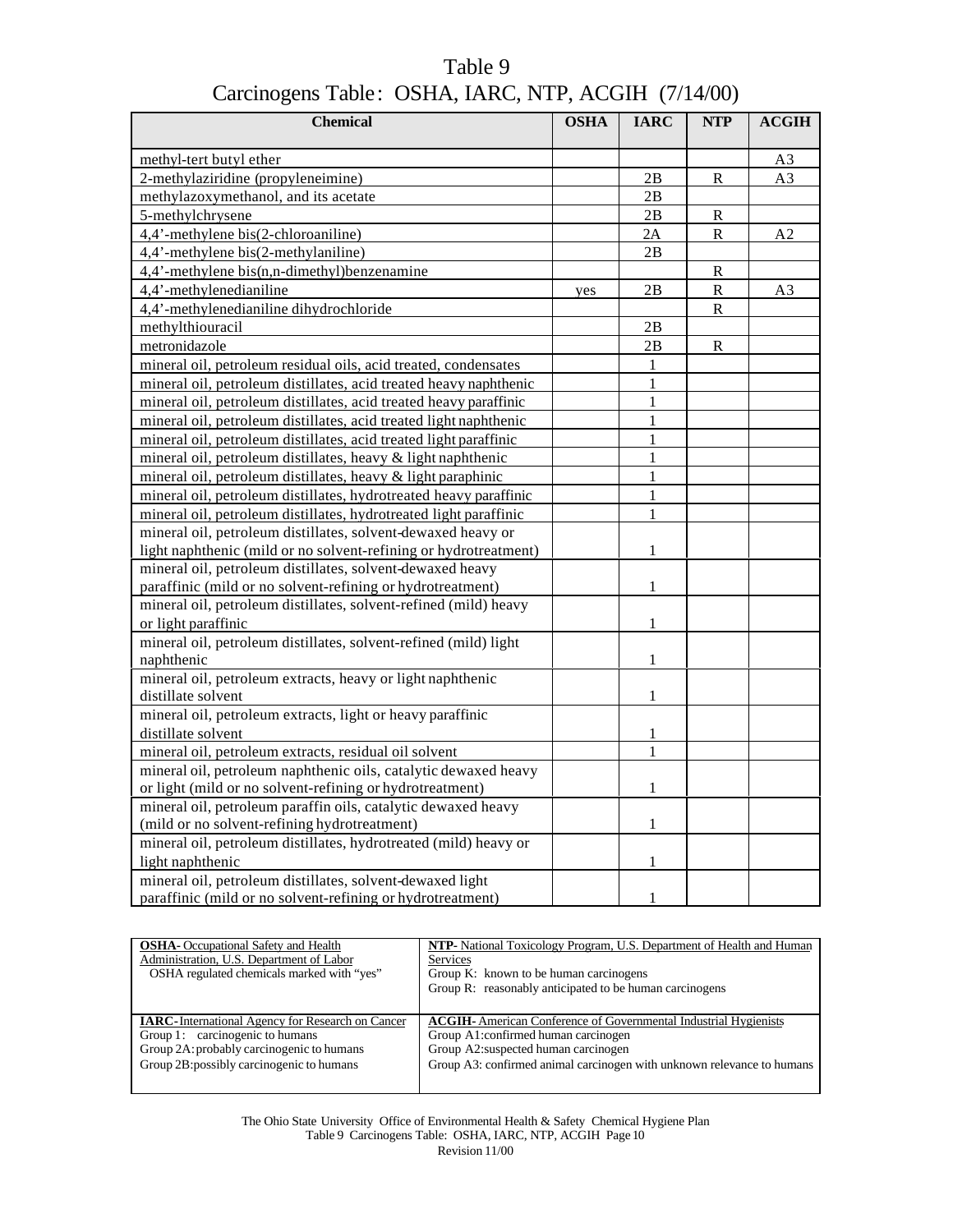| <b>Chemical</b>                                                  | <b>OSHA</b> | <b>IARC</b>  | <b>NTP</b>              | ACGIH          |
|------------------------------------------------------------------|-------------|--------------|-------------------------|----------------|
| mineral oil, petroleum distillates, solvent-refined (mild) heavy |             |              |                         |                |
| naphthenic                                                       |             | $\mathbf{1}$ |                         |                |
| mineral oils, untreated and mildly treated                       |             | $\mathbf{1}$ | K                       |                |
| mirex                                                            |             | 2B           | $\mathbb{R}$            |                |
| mitomycin c                                                      |             | 2B           |                         |                |
| molybdate orange                                                 |             | $\mathbf{1}$ |                         |                |
| monocrotaline                                                    |             | 2B           |                         |                |
| 5-(morpholinomethyl)-3-[(5-nitrofurfurylidene)amino]-2-          |             |              |                         |                |
| oxazolidinone                                                    |             | 2B           |                         |                |
| mustard gas                                                      |             | $\mathbf{1}$ | K                       |                |
| nafenopin                                                        |             | 2B           |                         |                |
| 2-naphthylamine (alpha)                                          | yes         | 1            | K                       | A <sub>1</sub> |
| nickel alloy, Ni 47-59, Co 17-20, Cr 13-17, Mo 4.5-5.7, Al 3.7-  |             |              |                         |                |
| 4.7, Ti 3-4, Fe 0-1, C 0-0.1 (AISI 687)                          |             | 2B           |                         |                |
| nickel biscyclopentadiene                                        |             |              | R                       |                |
| nickel carbonyl (as Ni)                                          |             |              | $\mathbf R$             |                |
| nickel compounds                                                 |             | 1            |                         |                |
| nickel hydroxide, nickel (II) hydroxide, nickel (III) hydroxide  |             |              | R                       |                |
| nickel sulfide (3:2)                                             |             |              | $\mathbb{R}$            | A <sub>1</sub> |
| nickel (II) acetate (1:2)                                        |             |              | ${\bf R}$               |                |
| nickel (II) carbonate $(1:1)$                                    |             |              | $\mathbb{R}$            |                |
| nickel (II) oxide (1:1)                                          |             |              | $\mathbb{R}$            |                |
| nickel, insoluble compounds, as Ni                               |             |              |                         | A <sub>1</sub> |
| nickel, compound with pi-cyclopentadienyl (1:2)                  |             |              | R                       |                |
| nickel, metallic and alloys                                      |             | 2B           | $\mathbf R$             |                |
| niridazole                                                       |             | 2B           |                         |                |
| nitrilotriacetic acid and its salts                              |             | 2B           | R                       |                |
| nitrilotriacetic acid disodium salt monohydrate                  |             | 2B           |                         |                |
| nitrilotriacetic acid monosodium salt                            |             | 2B           |                         |                |
| nitrilotriacetic acid sodium salt                                |             | 2B           |                         |                |
| nitrilotriacetic acid trisodium salt monohydrate                 |             | 2B           |                         |                |
| nitrilotriacetic acid disodium salt and trisodium salt           |             | 2B           |                         |                |
| N-[4-(5-nitro-2-furyl)-2-thiazolyl]acetamide                     |             | 2B           |                         |                |
| 5-nitroacenaphthene                                              |             | 2B           |                         |                |
| 2-nitroanisole                                                   |             | 2B           | R                       |                |
| nitrobenzene                                                     |             | 2B           |                         | A3             |
| 4-nitrobiphenyl                                                  | yes         |              |                         | A2             |
| p-nitrochlorobenzene                                             |             |              |                         | A <sub>3</sub> |
| 6-nitrochrysene                                                  |             | 2B           | R                       |                |
| nitrofen, (technical-grade)                                      |             | 2B           | $\overline{\mathsf{R}}$ |                |

| <b>OSHA</b> -Occupational Safety and Health              | <b>NTP-</b> National Toxicology Program, U.S. Department of Health and Human |
|----------------------------------------------------------|------------------------------------------------------------------------------|
| Administration, U.S. Department of Labor                 | <b>Services</b>                                                              |
| OSHA regulated chemicals marked with "yes"               | Group K: known to be human carcinogens                                       |
|                                                          | Group R: reasonably anticipated to be human carcinogens                      |
|                                                          |                                                                              |
| <b>IARC</b> -International Agency for Research on Cancer | <b>ACGIH-</b> American Conference of Governmental Industrial Hygienists      |
| Group 1: carcinogenic to humans                          | Group A1:confirmed human carcinogen                                          |
| Group 2A: probably carcinogenic to humans                | Group A2: suspected human carcinogen                                         |
| Group 2B: possibly carcinogenic to humans                | Group A3: confirmed animal carcinogen with unknown relevance to humans       |
|                                                          |                                                                              |

The Ohio State University Office of Environmental Health & Safety Chemical Hygiene Plan Table 9 Carcinogens Table: OSHA, IARC, NTP, ACGIH Page 11 Revision 11/00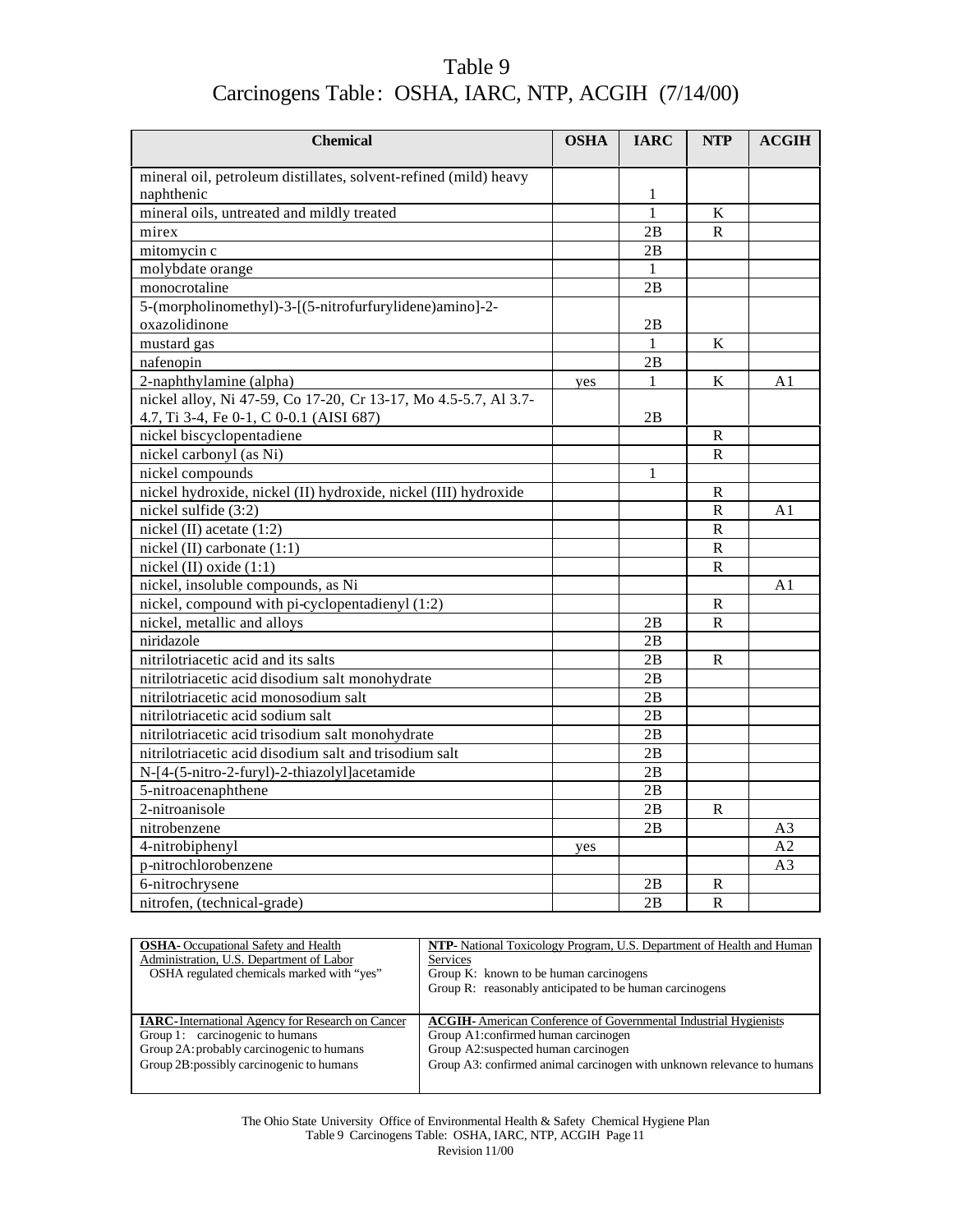| Table 9                                             |  |
|-----------------------------------------------------|--|
| Carcinogens Table: OSHA, IARC, NTP, ACGIH (7/14/00) |  |

| <b>Chemical</b>                                         | <b>OSHA</b> | <b>IARC</b>  | <b>NTP</b>                 | ACGIH          |
|---------------------------------------------------------|-------------|--------------|----------------------------|----------------|
| 2-nitrofluorene                                         |             | 2B           |                            |                |
| 1-[(5-nitrofurfurylidene)amino]-2-imidazolidinone       |             | 2B           |                            |                |
| nitrogen mustard, and hydrochloride                     |             | 2A           | $\mathbf{R}$               |                |
| nitrogen mustard N-oxide, and N-oxide hydrochloride     |             | 2B           |                            |                |
| 2-nitropropane                                          |             | 2B           |                            |                |
|                                                         |             |              | R<br>$\overline{\text{R}}$ | A3             |
| 1-nitropyrene, and 4-nitropyrene                        |             | 2B           |                            |                |
| n-nitrosobutylbutanolamine                              |             |              | ${\bf R}$                  |                |
| n-nitrosobutylcarboxypropylamine                        |             |              | $\overline{\text{R}}$      |                |
| N-nitrosodi-n-butylamine                                |             | 2B           | ${\bf R}$                  |                |
| N-nitrosodi-n-propylamine                               |             | 2Β           | $\overline{\mathsf{R}}$    |                |
| N-nitrosodiethanolamine                                 |             | 2B           | $\mathbb{R}$               |                |
| n-nitrosodiethylamine                                   |             | 2A           | $\mathbb{R}$               |                |
| n-nitrosodimethylamine                                  | yes         | 2A           | $\mathbf R$                | A <sub>3</sub> |
| 4-(N-nitrosomethylamino)-1-(3-pyridyl)-1-butanone (NNK) |             | 2B           | $\overline{\mathsf{R}}$    |                |
| 3-(N-nitrosomethylamino)propionitrile                   |             | 2B           |                            |                |
| N-nitrosomethylethylamine                               |             | 2B           |                            |                |
| N-nitrosomethylvinylamine                               |             | 2B           | ${\bf R}$                  |                |
| N-nitrosomorpholine                                     |             | 2B           | ${\bf R}$                  |                |
| N'-nitrosonornicotine                                   |             | 2B           | $\overline{\mathsf{R}}$    |                |
| N-nitrosopiperidine                                     |             | 2B           | ${\bf R}$                  |                |
| N-nitrosopyrrolidine                                    |             | 2B           | $\mathbb{R}$               |                |
| N-nitrososarcosine                                      |             | 2B           | $\overline{R}$             |                |
| norethisterone                                          |             |              | $\mathbf R$                |                |
| ochratoxin A                                            |             | 2B           | $\mathbb{R}$               |                |
| oestrogen-proestrogen therapy, postmenopausal           |             | 2B           |                            |                |
| oestrogens, steroidal and nonsteroidal                  |             | 1            |                            |                |
| oil orange SS                                           |             | 2B           |                            |                |
| opisthorchis viverrini (infection with)                 |             | 1            |                            |                |
| oral contraceptives, sequential and combined            |             | $\mathbf{1}$ |                            |                |
| oxazepam                                                |             | 2В           |                            |                |
| oxymetholone                                            |             |              | R                          |                |
| painter (occupational exposure as a)                    |             | 1            |                            |                |
| palygorskite (attapulgite) (long fibers, >5 micrometers |             | 2B           |                            |                |
| panfuran S (containing dihydroxymethylfuratrizine)      |             | 2B           |                            |                |
| pentachlorobiphenyl                                     |             |              | R                          |                |
| pentachlorophenol                                       |             |              |                            | A <sub>3</sub> |
| petroleum refining (occupational exposures in)          |             | 2A           |                            |                |
| petroleum residues, thermal cracked                     |             | 2A           |                            |                |
| phenacetin                                              |             | 2A           | R                          |                |
| phenazopyridine hydrochloride                           |             | 2B           | $\overline{\text{R}}$      |                |

| <b>OSHA</b> -Occupational Safety and Health              | NTP- National Toxicology Program, U.S. Department of Health and Human   |
|----------------------------------------------------------|-------------------------------------------------------------------------|
| Administration, U.S. Department of Labor                 | <b>Services</b>                                                         |
| OSHA regulated chemicals marked with "ves"               | Group K: known to be human carcinogens                                  |
|                                                          | Group R: reasonably anticipated to be human carcinogens                 |
|                                                          |                                                                         |
|                                                          |                                                                         |
| <b>IARC</b> -International Agency for Research on Cancer | <b>ACGIH-</b> American Conference of Governmental Industrial Hygienists |
| Group 1: carcinogenic to humans                          | Group A1:confirmed human carcinogen                                     |
| Group 2A: probably carcinogenic to humans                | Group A2:suspected human carcinogen                                     |
| Group 2B: possibly carcinogenic to humans                | Group A3: confirmed animal carcinogen with unknown relevance to humans  |
|                                                          |                                                                         |

The Ohio State University Office of Environmental Health & Safety Chemical Hygiene Plan Table 9 Carcinogens Table: OSHA, IARC, NTP, ACGIH Page 12 Revision 11/00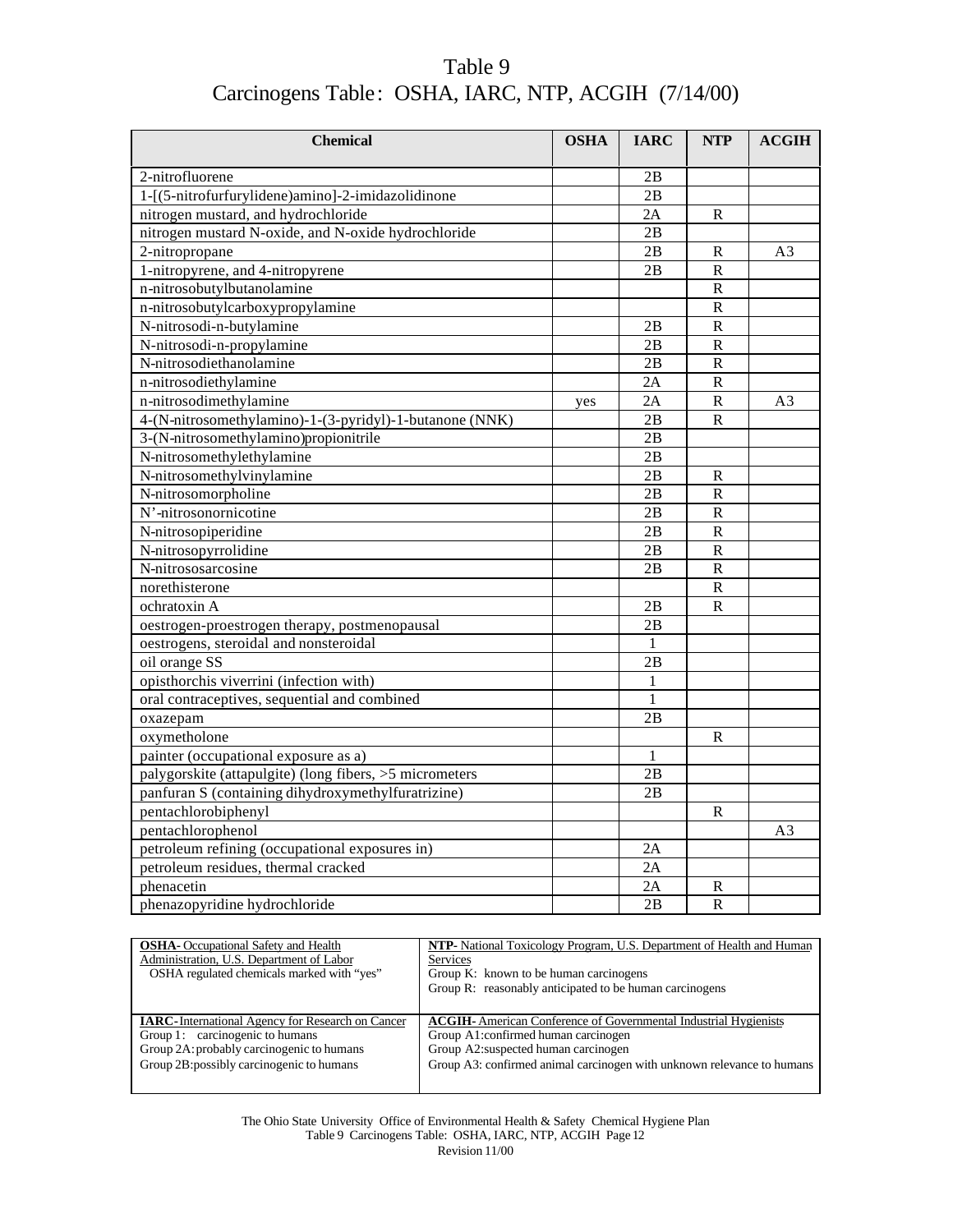| Table 9                                             |  |
|-----------------------------------------------------|--|
| Carcinogens Table: OSHA, IARC, NTP, ACGIH (7/14/00) |  |

| <b>Chemical</b>                                              | <b>OSHA</b> | <b>IARC</b>  | <b>NTP</b>              | <b>ACGIH</b>   |
|--------------------------------------------------------------|-------------|--------------|-------------------------|----------------|
| phenobarbital                                                |             | 2B           |                         |                |
| phenoxybenzamine hydrochloride                               |             | 2B           | ${\bf R}$               |                |
| phenyl glycidyl ether                                        |             | 2B           |                         | A <sub>3</sub> |
| o-phenylenediamine                                           |             |              |                         | A <sub>3</sub> |
| phenylhydrazine                                              |             |              |                         | A <sub>3</sub> |
| phenytoin                                                    |             | 2B           | $\mathbf R$             |                |
| PhlP (2-amino-1-methyl-6-phenyl-imidazo[4,5-b]pyridine       |             | 2B           |                         |                |
| pickled vegetables (traditional in Asia)                     |             | 2B           |                         |                |
| piperazine estrone sulfate (conjugated estrogen)             |             |              | K                       |                |
| polybrominated biphenyl (FF-1), and (PBBs), firemaster BP-6, |             |              |                         |                |
| octabromobiphenyl                                            |             | 2B           | R                       |                |
| polychlorinated biphenyl (aroclor 1254)                      |             | 2A           | $\mathsf{R}$            | A <sub>3</sub> |
| polychlorinated biphenyl (aroclor 1260), and kanechlor       |             |              | $\overline{\mathsf{R}}$ |                |
| polychlorinated biphenyl [PCBs]                              |             | 2Α           | $\mathbf R$             |                |
| polychlorophenols and their sodium salts (mixed exposures)   |             | 2B           |                         |                |
| polycyclic aromatic hydrocarbons (PAHs)                      |             |              | R                       |                |
| ponceau 3r                                                   |             | 2B           |                         |                |
| ponceau mx                                                   |             | 2B           |                         |                |
| potassium bromate                                            |             | 2B           |                         |                |
| potassium chromate (VI), and dichromate (VI)                 |             | $\mathbf{1}$ | K                       |                |
| printing processes (occupational exposures in)               |             | 2B           |                         |                |
| procarbazine hydrochloride                                   |             | 2A           | $\mathbb{R}$            |                |
| progesterone                                                 |             |              | $\mathbb{R}$            |                |
| progestins                                                   |             | 2B           |                         |                |
| progestrogen-only contraceptives                             |             | 2B           |                         |                |
| 1,3-propane sultone                                          |             | 2B           | ${\bf R}$               | A <sub>3</sub> |
| beta-propiolactone                                           | yes         | 2B           | $\mathbb{R}$            | A <sub>3</sub> |
| propoxur (baygon)                                            |             |              |                         | A <sub>3</sub> |
| propylene oxide                                              |             | 2B           | R                       | A <sub>3</sub> |
| propylthioracil                                              |             | 2B           | $\mathbb{R}$            |                |
| radon and its decay products                                 |             | $\mathbf{1}$ | $\overline{\mathbf{K}}$ |                |
| reserpine                                                    |             |              | $\mathbb{R}$            |                |
| rock wool fibers                                             |             | 2B           |                         | A3             |
| rubber industry                                              |             | 1            |                         |                |
| saccharin, and saccharin sodium salt                         |             | 2B           | ${\bf R}$               |                |
| saccharin calcium                                            |             |              | ${\bf R}$               |                |
| safrole                                                      |             | 2B           | $\mathbb{R}$            |                |
| salted fish (Chinese style)                                  |             | 1            |                         |                |
| schistosoma haematobium (infection with)                     |             | 1            |                         |                |
| schistosoma japonicum (infection with)                       |             | 2B           |                         |                |

| <b>OSHA</b> - Occupational Safety and Health             | <b>NTP-</b> National Toxicology Program, U.S. Department of Health and Human |
|----------------------------------------------------------|------------------------------------------------------------------------------|
| Administration, U.S. Department of Labor                 | <b>Services</b>                                                              |
| OSHA regulated chemicals marked with "yes"               | Group K: known to be human carcinogens                                       |
|                                                          | Group R: reasonably anticipated to be human carcinogens                      |
|                                                          |                                                                              |
| <b>IARC</b> -International Agency for Research on Cancer | <b>ACGIH-</b> American Conference of Governmental Industrial Hygienists      |
| Group 1: carcinogenic to humans                          | Group A1: confirmed human carcinogen                                         |
| Group 2A: probably carcinogenic to humans                | Group A2: suspected human carcinogen                                         |
| Group 2B: possibly carcinogenic to humans                | Group A3: confirmed animal carcinogen with unknown relevance to humans       |
|                                                          |                                                                              |

The Ohio State University Office of Environmental Health & Safety Chemical Hygiene Plan Table 9 Carcinogens Table: OSHA, IARC, NTP, ACGIH Page 13 Revision 11/00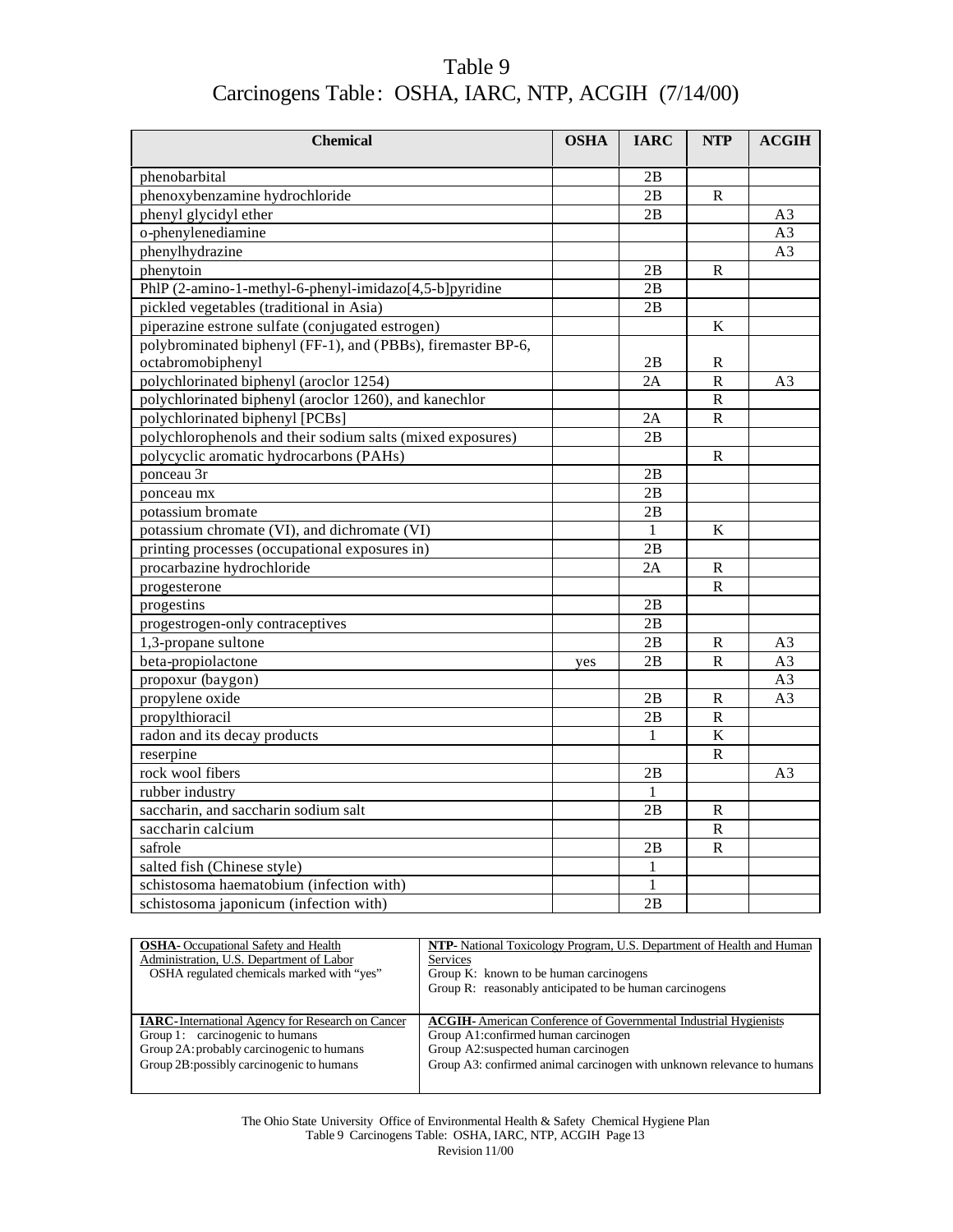| Table 9                                             |  |
|-----------------------------------------------------|--|
| Carcinogens Table: OSHA, IARC, NTP, ACGIH (7/14/00) |  |

| <b>Chemical</b>                                                                  | <b>OSHA</b> | <b>IARC</b>  | <b>NTP</b>                  | <b>ACGIH</b>   |
|----------------------------------------------------------------------------------|-------------|--------------|-----------------------------|----------------|
| selenium sulfide                                                                 |             |              | $\mathbb{R}$                |                |
| senarmontite                                                                     |             | 2B           |                             |                |
| shale-oils                                                                       |             | 1            |                             |                |
|                                                                                  |             | $\mathbf{1}$ |                             |                |
| silica, crystalline                                                              |             | 2A           | $\mathbb{R}$<br>$\mathbf R$ |                |
| silica, crystalline cristobalite and tridymite                                   |             |              |                             |                |
| silica, crystalline tripoli                                                      |             | 2A           |                             |                |
| silicic acid, beryllium salt                                                     |             | 1            |                             |                |
| slag wool fibers                                                                 |             | 2B           |                             | A <sub>3</sub> |
| sodium dichromate (VI)                                                           |             | $\mathbf{1}$ | K                           |                |
| sodium ortho-phenylphenate                                                       |             | 2B           |                             |                |
| solar radiation                                                                  |             | $\mathbf{1}$ |                             |                |
| soots                                                                            |             | 1            | K                           |                |
| sterigmatocystin                                                                 |             | 2B           |                             |                |
| streptozotocin                                                                   |             | 2B           | $\overline{2}$              |                |
| strontium chromate (VI)                                                          |             | $\mathbf{1}$ | K                           | A <sub>2</sub> |
| styrene                                                                          |             | 2B           |                             |                |
| styrene-7,8-oxide                                                                |             | 2Α           |                             |                |
| sulfallate                                                                       |             | 2B           | $\mathbb{R}$                |                |
| sulfur trioxide                                                                  |             | $\mathbf{1}$ |                             |                |
| sulfuric acid, strong inorganic mists, occupational exposure to                  |             | $\mathbf{1}$ |                             | A <sub>2</sub> |
| sunlamps and sunbeds                                                             |             | 2A           |                             |                |
| synthetic vitreous fibers                                                        |             |              |                             | A <sub>3</sub> |
| talc (containing asbestos or asbestiform fibers)                                 |             | 1            |                             |                |
| tamoxifen                                                                        |             | $\mathbf{1}$ |                             |                |
| tars                                                                             |             |              | 1                           |                |
| 2,3,7,8-tetrachlorodibenzo-para-dioxin (TCDD)                                    |             | 1            | R                           |                |
| 1,1,2,2-tetrachloroethane                                                        |             |              |                             | A <sub>3</sub> |
| tetrachloroethylene                                                              |             | 2A           | $\mathbf R$                 | A <sub>3</sub> |
| tetrafluoroethylene                                                              |             | 2B           |                             |                |
| tetranitromethane                                                                |             | 2B           | R                           | A <sub>3</sub> |
| textile manufacturing industry (work in)                                         |             | 2B           |                             |                |
| thioacetamide                                                                    |             | 2B           | $\mathsf{R}$                |                |
| 4,4'-thiodianiline                                                               |             | 2B           |                             |                |
| thiotepa                                                                         |             | 2Α           | $\bf K$                     |                |
| thiourea                                                                         |             | 2B           | R                           |                |
| thorium dioxide                                                                  |             |              | $\overline{K}$              |                |
|                                                                                  |             | $\mathbf{1}$ |                             |                |
| tobacco smoke, tobacco products, smokeless<br>2,6-toluene diisocyanate, and 2,4- |             |              |                             |                |
|                                                                                  |             | 2B           |                             |                |
| toluene diisocyanate (mixed isomers)                                             |             | 2B           | R                           |                |
| o-toluenesulfonamide                                                             |             | 2B           |                             |                |

| <b>OSHA</b> - Occupational Safety and Health             | <b>NTP-</b> National Toxicology Program, U.S. Department of Health and Human |
|----------------------------------------------------------|------------------------------------------------------------------------------|
| Administration, U.S. Department of Labor                 | <b>Services</b>                                                              |
| OSHA regulated chemicals marked with "yes"               | Group K: known to be human carcinogens                                       |
|                                                          | Group R: reasonably anticipated to be human carcinogens                      |
|                                                          |                                                                              |
| <b>IARC</b> -International Agency for Research on Cancer | <b>ACGIH-</b> American Conference of Governmental Industrial Hygienists      |
| Group 1: carcinogenic to humans                          | Group A1: confirmed human carcinogen                                         |
| Group 2A: probably carcinogenic to humans                | Group A2: suspected human carcinogen                                         |
| Group 2B: possibly carcinogenic to humans                | Group A3: confirmed animal carcinogen with unknown relevance to humans       |
|                                                          |                                                                              |

The Ohio State University Office of Environmental Health & Safety Chemical Hygiene Plan Table 9 Carcinogens Table: OSHA, IARC, NTP, ACGIH Page 14 Revision 11/00